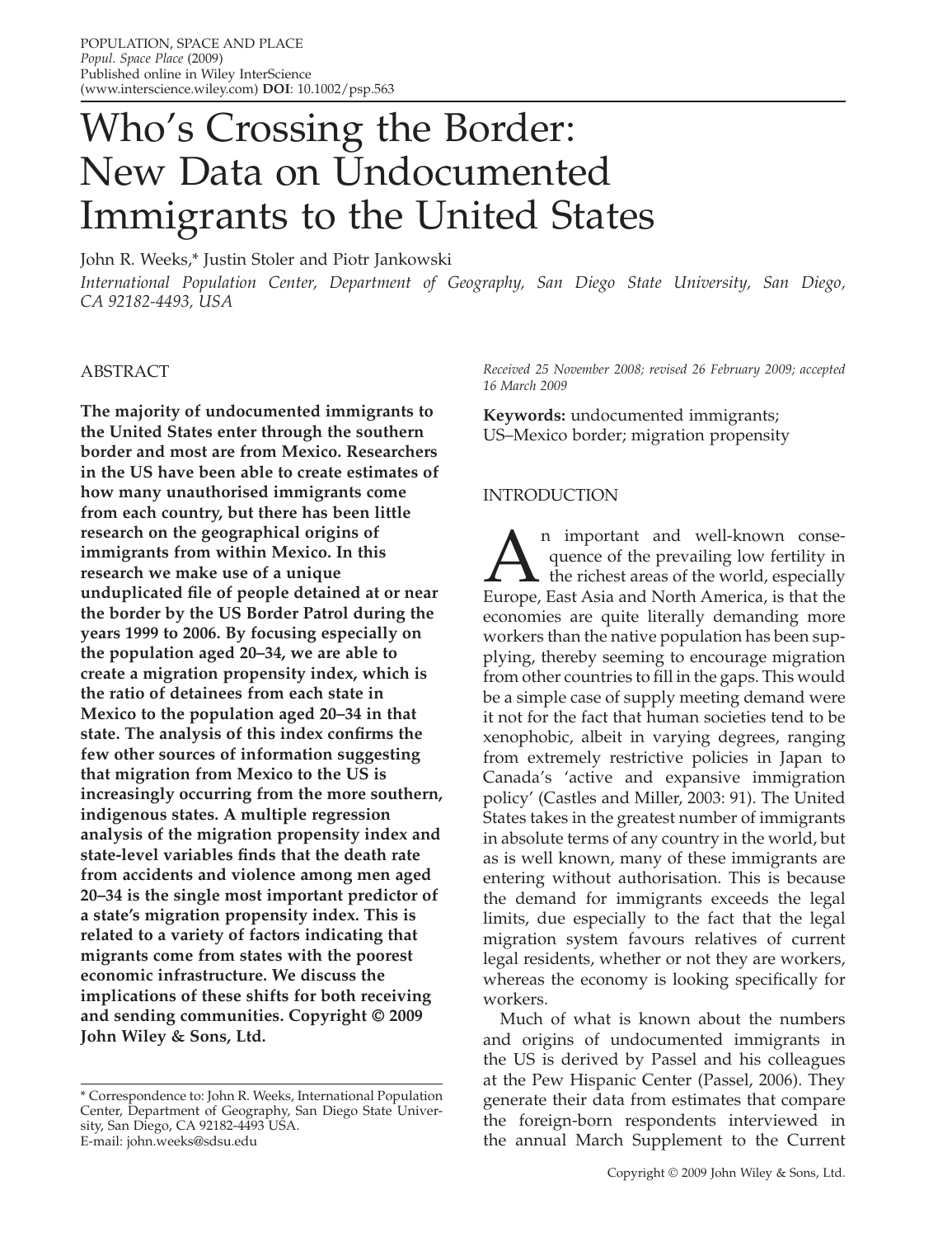Population Survey (CPS) with the immigrants admitted legally to the US during a given reference period, such as the ten years prior to the survey. The difference between estimates of the actual number of recent immigrants based on the large data-set of the CPS surveys and the known number of legally admitted immigrants produces a residual estimate of undocumented immigrants (Passel, 2006). The US Department of Homeland Security has begun to make its own estimates, using similar methods, but using the data on the foreign-born population collected in the American Community Service (ACS), rather than the CPS (Hoefer *et al.*, 2008).

Both sets of estimates suggest that there were about 12 million undocumented immigrants living in the US as of 2008. These are estimates of the stock, of course, not strictly the flow, although changes from year to year are indicative of the net flow, and suggest that about 500,000 unauthorised immigrants are added to the US population each year. The undocumented immigrant population represents almost one of three (30%) of the foreign-born persons in the US, and nearly two out of three (60%) of the unauthorised immigrants are from Mexico. Nearly four in five unauthorised immigrants living in the US are estimated to be more generally from Latin America and the Caribbean.

The causes of the high level of immigration from Mexico to the US are found in the 'demographic fit' between the two countries (Weeks and Weeks, in press). The US has an ageing population, due to its declining birth rate (until recently), but a huge economy that has needed more labour than the native population could supply. That supply has been next door in Mexico, where high birth rates (until recently) produced more young people than the Mexican economy could absorb. The result has been a sustained influx of Mexicans to work in the US. However, most of these workers have been forced to enter without documentation because of the limited number of visas legally issued to workers (Massey *et al.*, 2002).

In response to this contradictory situation of needing workers but refusing to grant most of them legal entry, the US–Mexico border has become a contested region, since it is the line across which almost all Mexican migrants pass in order to enter the US to find work. To cope with this, the US has thousands of Border Patrol

officers patrolling the region, and over the past few years they have apprehended approximately one million persons each year trying to cross into the US without authorisation.

The majority of undocumented immigrants to the US enter through the southern border. The remainder tend to be visa-overstayers – people who entered the country legally and with inspection, but then remained past the expiration date of their visa (Pew Hispanic Center, 2006). There is both a qualitative and quantitative difference between people entering by these different methods. Quantitatively, the visa-overstayers tend to be better educated and thus have higher occupational credentials than those who cross the border without authorisation (Marks, 2002). Qualitatively, those characteristics are apt to lead to a perception on the part of the public that visaoverstayers are less of a problem than bordercrossers, who enter the country without permission and inspection. Furthermore, in the wake of 11 September 2001, the US State Department has made it more difficult for residents of many countries, including several in South America, to obtain a visa to enter the country, forcing wouldbe documented immigrants to cross the border without inspection instead of entering legally and overstaying their visa.

Public demands in the US for immigration control have routinely cited borders that are deemed to be out of control, but virtually never is there an inference that visa-overstayers are running amok. This is reflected by the fact that most people apprehended by the Department of Homeland Security are caught in the act of crossing the border, rather than being tracked down in the interior of the country. The policy emphasis is clearly on preventing people from entering the country, although there have been some very high-profile raids on businesses that employ undocumented immigrants. Overall, people crossing the border without inspection represent the politically more sensitive subset of the undocumented population, and they represent the group that we are able to analyse using data from the Border Patrol. These data provide a small, but important, window into the geographical origins within Mexico of the migrants, from which we can attempt to draw some inferences about the demographic fit not just between Mexico and the US, but between the US and particular places in Mexico.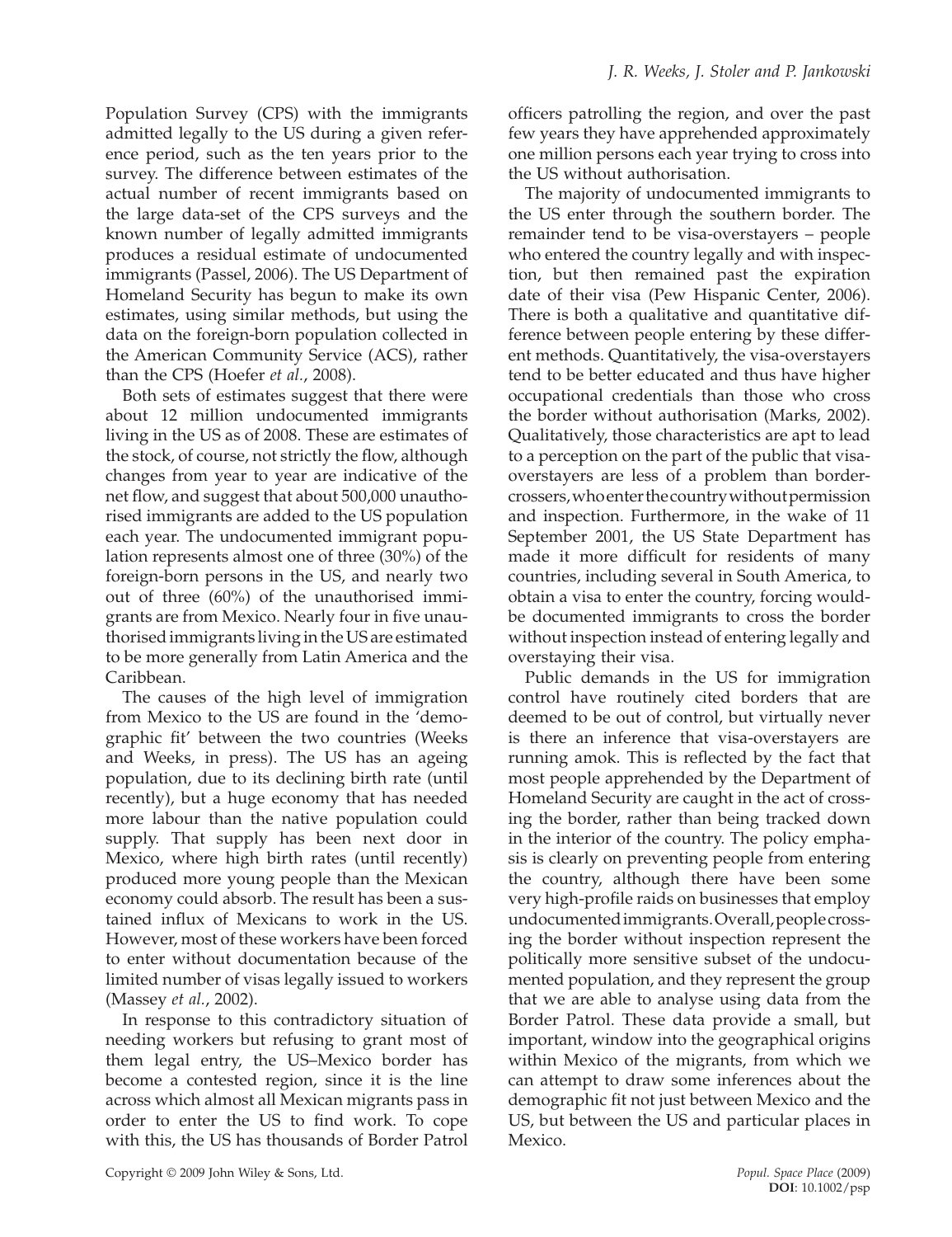#### *Undocumented Immigrants to the US*

Our objectives in this paper are first to describe the kinds of people who are apprehended at the border (focusing on the southern border), including age, sex, number of times apprehended, how many people were in the group when apprehended, country of origin and, for people from Mexico (who represent the vast majority of unauthorised apprehended migrants), the state in Mexico from which they came. We then describe the changes in these characteristics over the eightyear period from 1999 to 2006 for which we have data. Finally, we compare the results from this data-set with other estimates of the characteristics and origins of undocumented immigrants to the US, and discuss the implications of our findings.

# WHAT DIFFERENCE DOES IT MAKE WHERE PEOPLE COME FROM?

Because of the geographical proximity of Mexico to the largest economy in the world, there is a constant pull of migrants from Mexico, and that pull is periodically accelerated by changes in the demand for workers in the US (Durand and Massey, 2004). Yet, if the wage gap were the only factor at work, Mexico might well be emptied of all young people, especially since data from the Mexican Migration Project (MMP) and other research have demonstrated that large social networks now exist to ease the entry of people across the border and into the US labour force while, at the same time, efforts to thwart unauthorised entry into the US from Mexico have been largely ineffective (Massey *et al.*, 2002; Cornelius, 2007). Clearly, the pull factor of a large and persistent wage gap is not a sufficient explanation of undocumented migration to the US.

We are left to speculate that the observed changes over time in the flow of migrants from Mexico reflect changes taking place in Mexico itself, rather than simply those occurring in the US or with respect to border enforcement. Massey and his colleagues have long been aware that the relative importance of push factors in Mexico should draw our attention to the places from which migrants come in Mexico, yet '[D]espite these large numbers, researchers know surprisingly little about the regional, demographic, and socioeconomic origins of Mexican immigrants, mainly because of a lack of representative data' (Durand *et al.*, 2001: 108). They attempted to

remedy this situation a few years ago by assembling all the available data-sets that met three criteria: (1) they were large data-sets; (2) they were national in scope; and (3) they directly measured migrants and their characteristics.

Their conclusion was that more than half of all migrants have come from the 'historic heartland' (with respect to migration) of western Mexico, especially the states of Jalisco, Michoacán, Guanajuato and Zacatecas (the top four sending states in every data-set they examined), along with Aguascalientes, Colima, Durango, Nayarit and San Luis Potosí. These states are 'historic' from the perspective of migration because, according to Durand *et al.* (2001), they are the first states that were connected to the US by the rail lines built early in the twentieth century, largely with US financing. Since the border region was sparsely populated, labour recruiters followed the railroad to these populous Mexican states, and the regional pattern of migration was thus born. Furthermore, an analysis of data over time from the MMP has suggested that 'migrants do not come from the poorest regions of the country; they come from communities that are dynamic and rapidly developing' (Durand and Massey, 2004: 13).

More recent regional patterns of migration from Mexico have been described by Marcelli and Cornelius (2001). Using data from surveys conducted in Los Angeles and San Diego Counties in the late 1990s, supplemented with data from Mexican surveys, they found 'a gradually declining proportion of Mexican immigrants originating from the historic region and a rapid decline in the proportion of migrants from the border region . . . [and] an increasingly important role is being played by Mexico's southern region (especially the states of Guerrero, Oaxaca, and Chiapas) and by the Mexico City metropolitan area' (Marcelli and Cornelius, 2001: 119–20). Newer research by Cornelius and his colleagues suggests that migrants are now coming from as far away as Yucatán, a state with little experience as a sending region to the US (Cornelius *et al.*, 2008b).

The fact that Mexican migrants to the US are not likely to be a random sample of the Mexican population makes a difference for both the US and Mexico. The regional and individual-level selectivity of migrants means that some communities of migrants in the US may be considerably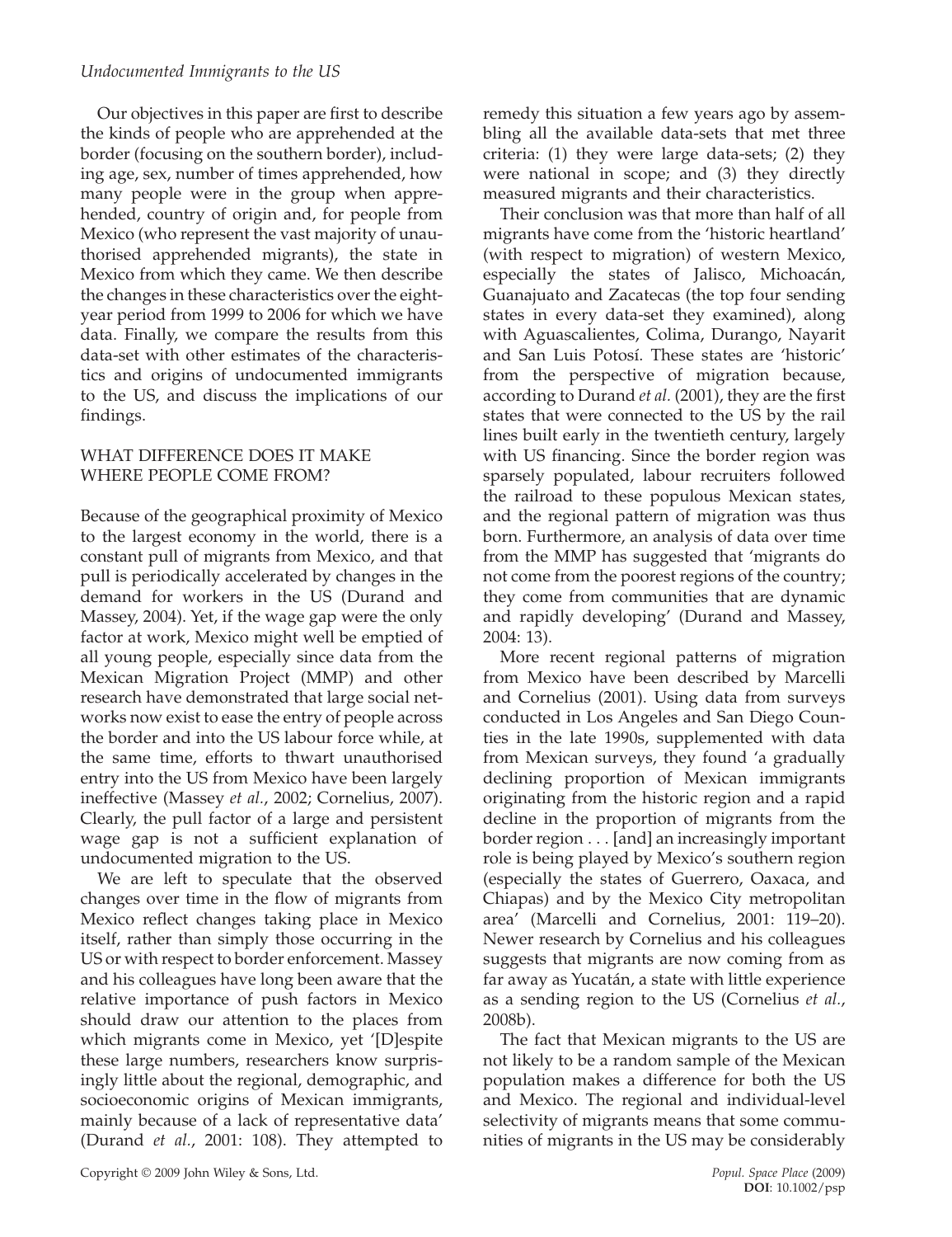different from others, depending upon the source of the migrants. This will have potential policy consequences in terms of the kinds of responses that a community will make to the presence of the migrants. With respect to Mexico, it means that some parts of the country will be affected more than other areas. The more positive impact, at least in the short run, is that associated with remittances sent back home by migrants. The more negative impact, at least in the short run, is that associated with the emptying-out of rural villages – the 'empty house' phenomenon associated with an apparent increase in permanent migration that has occurred in reaction to the greater level of border enforcement activity in the wake of 9/11 (Cornelius, 2007).

The Mexican Migration Project has reinforced the social network theory of migration, which suggests that people in Mexico who have connections in the US are more likely to move than those without such connections. 'Over time the process of network expansion becomes self-perpetuating because each act of migration creates social infrastructure to promote additional movement' (Massey *et al.*, 2002: 22). In the terminology of the rational choice model, this information network can dramatically reduce the costs of migrating through the diffusion of knowledge about how to make the trip, and can increase the benefit of migrating by improving the chances of a well-paying job at the other end. To the extent that this factor is important in explaining regional differences in sending migrants, it would suggest that the 'traditional' sending states – which became that as part of a set of historical circumstances (Durand *et al.*, 2001) – would consistently remain the most important sending states, no matter what was happening in Mexico. We have data that will help us to test these ideas, essentially answering the quintessentially spatial question: in a line-up of Mexican states, which are most likely to be sending migrants to the US, and why?

#### DATA AND METHODS

A key innovation in this research is our ability, through a formalised working agreement with the Department of Homeland Security, to access the ENFORCE database of the US Border Patrol for the fiscal years 1999 to 2006 to obtain data about the state of origin of Mexican migrants to

the US. Every person detained by the US Border Patrol anywhere in the US who is determined by the detaining agent to be an unauthorised immigrant is asked a series of questions, the answers to which are entered digitally into hand-held data-recording devices which each Border Patrol agent carries. The data collected include the time and place of detainment, the person's name, age, sex, country of citizenship, and place of birth (country and locality within the country). Of particular importance is the fact that everybody who is 18 years of age or older is fingerprinted, and the fingerprint is converted to a digital number, which we have been able to use to eliminate duplicate persons. The existence of duplicates in the data collected by the Border Patrol has been a major limitation in the use of their published data, and so the elimination of duplicates avoids that issue. There are, of course, many other limitations to the data which we will highlight at appropriate places in the analysis, but we believe that the uniqueness of the data-set warrants our serious attention.

We have been provided with annual 'snapshots' of records of people apprehended by the US Border Patrol for the calendar years 1999 to 2006 and recorded in the Enforcement Case Tracking System (ENFORCE) database. It is only a misdemeanour, not a felony, to enter the US without inspection, and the usual penalty is voluntary removal from the country. Since the vast majority of people detained are from Mexico, most detainees voluntarily return to Mexico from where, of course, they make additional attempts to cross until they are successful. Most people are ultimately successful (Cornelius *et al.*, 2008a), and anecdotal data suggest that the average successful crossing requires three attempts (Castañeda, 2007). Thus, it seems reasonable to suggest that apprehensions are a good representation of the demographics of people entering the country without inspection. The only caveat would be whether or not those who are *never* apprehended are different in important ways from those who are apprehended. We discuss this issue below and conclude that there is no evidence of significant differences between them.

Because the data are collected by the Border Patrol for administrative purposes, not for research, a considerable amount of processing was required in order prepare them for analysis. All variables were checked for internal consistency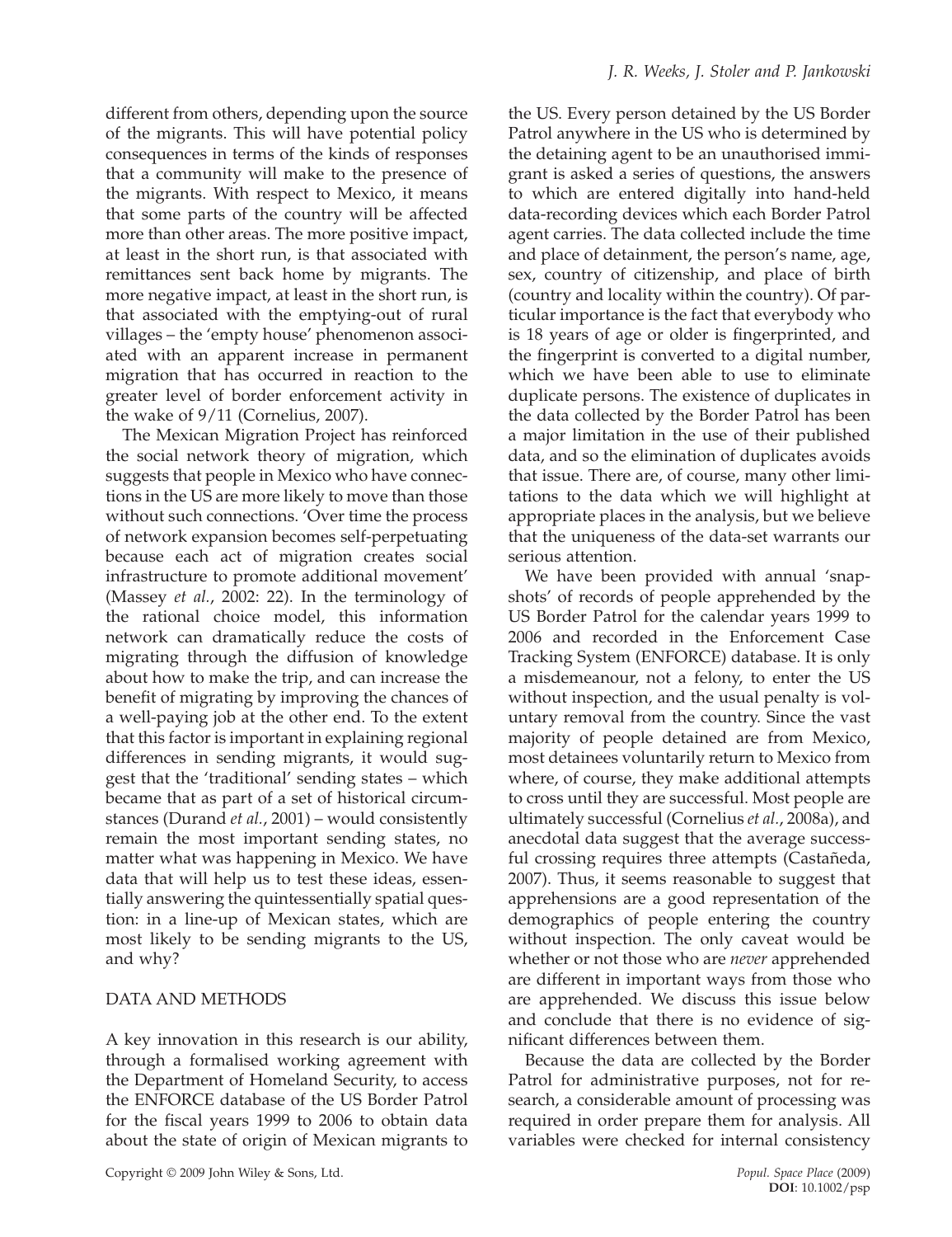and missing values. Obvious errors were corrected, while errors that were indeterminate in origin led to the assignment of a missing value. Many of the questions asked of each detainee are entered by means of drop-down menus within the software utilised by the Border Patrol. However, place of birth is entered manually, and that created some inconsistencies in spelling that had to be resolved by matching database entries with the gazetteer of place names compiled by the US National Geospatial-Intelligence Agency (http://earth-info.nga.mil/gns/html). The one difficulty that we were not able to overcome was that we could not properly distinguish between Baja California Norte and Baja California Sur, so we were forced to aggregate the data into a single category of Baja California.

Table 1 summarises the data available to us. Each year between 1999 and 2006 there were more than one million apprehensions at or within the borders of the US by the US Border Patrol, of adults (18 and older) who were not US citizens and were not authorised to be in the US. Our numbers are for calendar years, whereas those published by the Department of Homeland Security are for the federal fiscal year (1 October to 30 September), so our figures are similar to the published numbers, although not identical, as can be seen in Table 1. Our data, like the published information, refer to people who were 18 or older at the time of apprehension. Juveniles are also apprehended, but they are typically not fingerprinted, and they are not reported in the official statistics. For our purposes, the most important element was whether or not a person was fingerprinted. If they were, then we can determine whether or not they were apprehended more than once, thus giving us an unduplicated data-set.

It can be seen in Table 1 that an average of 94% of all persons apprehended are fingerprinted, with annual percentages varying from a low of 91.5% in 1999 to a high of 96.3% in 2002 – almost certainly not coincidentally in the year following the 9/11 attacks. Among those who were fingerprinted, we have examined duplicates over the entire eight-year study period, and also on an annual basis. In 1999, of course, there were no prior data, so the unduplicated count refers to the single year. After two years, however, the percentage of unduplicated cases settles into a remarkably consistent pattern of about 60% of all

apprehensions representing unique individuals. Since the number of people fingerprinted is also quite stable, these data suggest that in any given recent year, the number of unduplicated persons apprehended by the US Border Patrol will be about 56% of the total published number (i.e.  $0.94 \times 0.60$ ).

We have also calculated the percentage of apprehensions that are unduplicated within a given calendar year, without regard to whether a person might have been apprehended in prior years. This gives us an indirect measure of the annual efficiency of would-be immigrants and/ or the US Border Patrol. In particular, it is noteworthy that prior to 9/11 there were more duplicate apprehensions than there were after that event. Since there was an increased emphasis on border surveillance after 9/11, one might have anticipated more repeat apprehensions, rather than fewer, since it was more difficult to cross the border. However, the rise – albeit modest – in the percentage of unduplicated cases suggests that border-crossers were responding either by making fewer attempts and/or by being more efficient at eluding apprehension. This is consistent with research in sending communities by Cornelius (2007); Cornelius *et al*. (2008a) and by Massey *et al.* (2002) that: (a) migrants are now less likely to circulate – once in the US they are likely to stay in the US; and (b) migrants tend to stay ahead of policy-makers when it comes to figuring out how to get to the jobs they are seeking.

Although the questions asked of detainees are quite limited, an important piece of information obtained relates to the state of birth within Mexico. By relating the state of origin of migrants to data for the states from which they came, we are able to measure the propensity of people to migrate from one state or another, and then to evaluate the possible predictors of variation in the propensity. By relating the state of birth of migrants detained at the border to the characteristics of the states from which they came, we are able to draw some inferences about the migrants' geographical roots as well as about the differing contexts of the states from which they came as possible predictors of their northward journey. This assumes that the state of birth is also the state from which the migrant was coming at the time of apprehension, or at the very least that the conditions in that state were the factors associated with migration. This assumption seems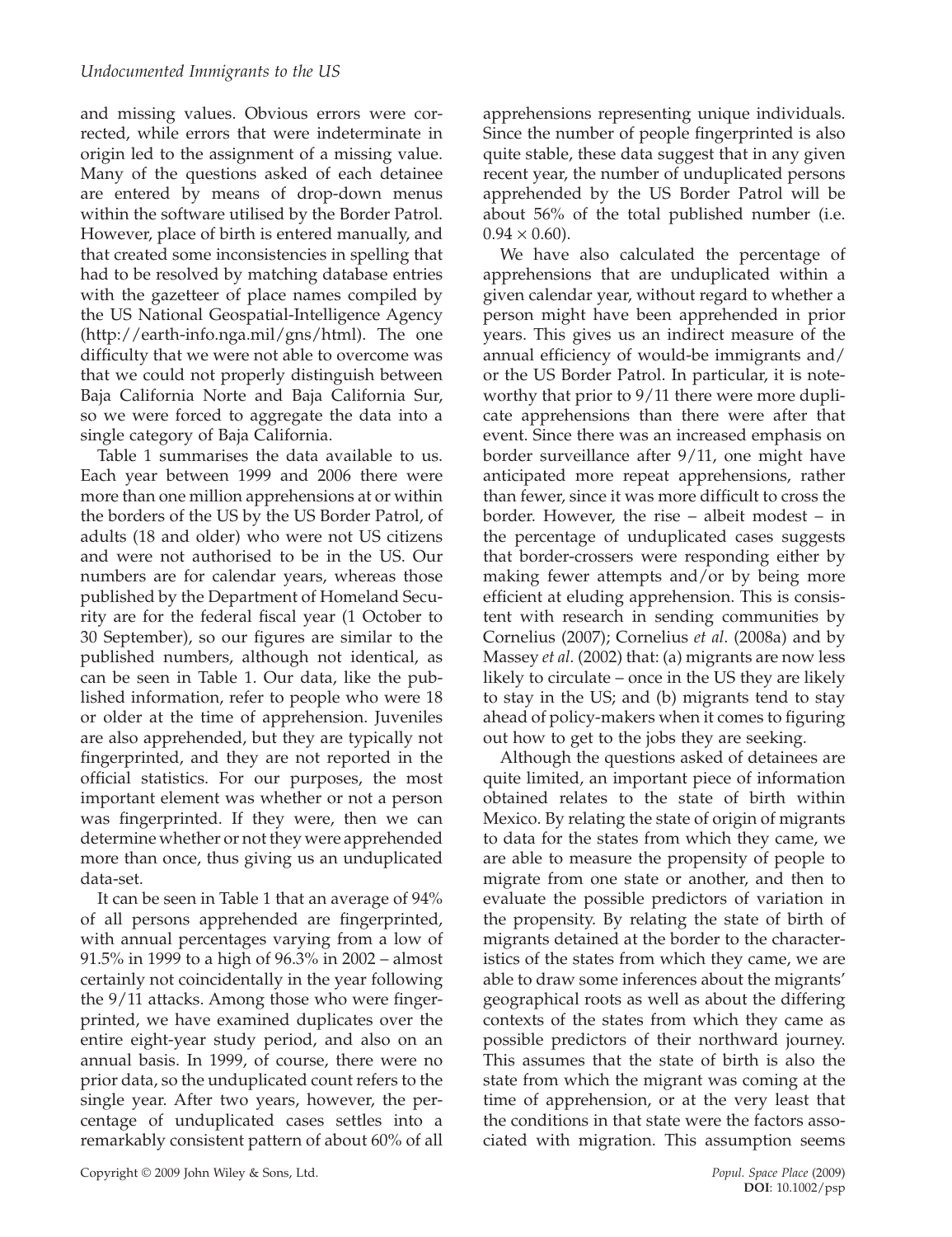|                  | Published data from<br><b>DHS</b> (deportable                                                 | Total* in ENFORCE<br>database by    | Fingerprints                                                               |               | Jnduplicated                                                              | % unduplicated<br>among those                                                                               | Unduplicated<br>only within<br>the year             | $%$ unduplicated                                   |
|------------------|-----------------------------------------------------------------------------------------------|-------------------------------------|----------------------------------------------------------------------------|---------------|---------------------------------------------------------------------------|-------------------------------------------------------------------------------------------------------------|-----------------------------------------------------|----------------------------------------------------|
| Year             | aliens) by fiscal year                                                                        | calendar year                       | taken                                                                      | fingerprinted | 1999-2006**                                                               | ingerprinted                                                                                                |                                                     | within the year                                    |
| 1999             | 1,714,035                                                                                     | ,684<br>1,458,                      | ,335,063                                                                   |               | 892,341                                                                   | 66.8%                                                                                                       | 896,694                                             | 67.2%                                              |
| 2000             | 1,814,729                                                                                     | ,911<br>1,608,                      | ,488,258                                                                   |               |                                                                           |                                                                                                             | 1,010,826                                           |                                                    |
| 200 <sup>2</sup> | ,387,486                                                                                      | 1,268,452<br>1,130,865<br>1,162,464 |                                                                            |               |                                                                           |                                                                                                             |                                                     |                                                    |
| 2002             | 1,062,279                                                                                     |                                     |                                                                            |               |                                                                           |                                                                                                             |                                                     |                                                    |
| 2003             | 1,046,422                                                                                     |                                     |                                                                            |               |                                                                           |                                                                                                             |                                                     |                                                    |
| 2004             | 1,264,232                                                                                     | 1,077,839<br>1,244,166<br>1,156,841 | 1,213,475<br>1,088,994<br>1,085,127<br>1,001,051<br>1,194,647<br>1,092,718 |               | 926,167<br>708,278<br>708,749<br>649,089<br>649,544<br>538,606<br>715,389 | $\begin{array}{l} 62.2\% \\ 62.4\% \\ 58.4\% \\ 59.1\% \\ 59.8\% \\ 59.9\% \\ 59.4\% \\ 59.4\% \end{array}$ | 832,805<br>793,996<br>813,412<br>757,408<br>784,229 | 67.9%<br>68.6%<br>72.9%<br>75.7%<br>71.8%<br>71.4% |
| 2005             | 1,291,142                                                                                     |                                     |                                                                            |               |                                                                           |                                                                                                             |                                                     |                                                    |
| 2006             | 1,206,457                                                                                     |                                     |                                                                            |               |                                                                           |                                                                                                             |                                                     |                                                    |
| Iotal            | 0,786,782                                                                                     | 222<br>10,108                       | ,499,333                                                                   |               | ,768,163                                                                  | 50.7%                                                                                                       | ,779,089                                            |                                                    |
|                  | *18+ non-US citizen apprehended at or within 1<br>** Year refers to most recent apprehension. | US borders                          |                                                                            |               |                                                                           |                                                                                                             |                                                     |                                                    |

Table 1. Number of deportable aliens apprehended by the US Border Patrol, 1999 to 2006. Table 1. Number of deportable aliens apprehended by the US Border Patrol, 1999 to 2006.

Copyright © 2009 John Wiley & Sons, Ltd.

Popul. Space Place (2009)<br>**DOI**: 10.1002/psp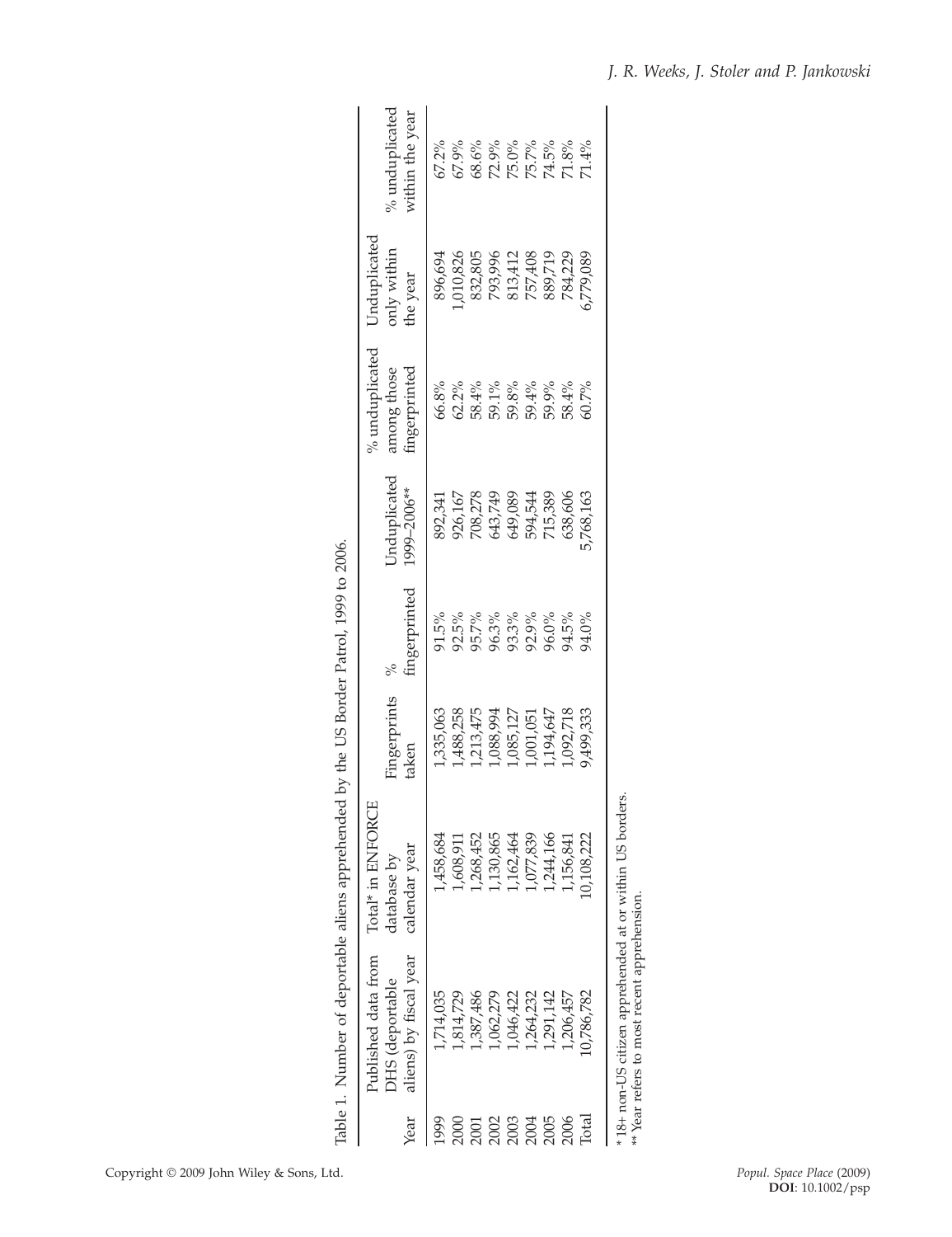reasonable in light of the evidence that less than 2% of the population migrated between states in the 2000–2005 interval, and that the trend in interstate migration in Mexico has been declining, not increasing (Partida Bush and Angel Martinez Herrera, 2006).

Combining the ENFORCE data with census data allows us to create our dependent variable which we call the Migration Propensity Index (MPI). It is calculated using logic identical to the location quotient (e.g. see Burt and Barber, 1996). We calculate the MPI as the ratio of the percentage of all detained Mexicans (D) aged 20–34 who are from a given state in Mexico (*i*) to the percentage of all Mexicans aged 20–34 (P) that resides in Mexican state *i*:

$$
MPI = \frac{D_i / \sum D_i}{P_i / \sum P_i}
$$

We focus our attention in this study on the age group 20–34, which we chose because two-thirds of all detainees fall within this range, and having an exact age range among detainees provides a consistent numerator against which to compare state-level demographic data. The state-level data did not provide an age breakdown specific to ages 18 and 19, so we were not able to separate them out to go into the denominator, and thus we did not include them in the numerator either.

An important advantage of the MPI is that it controls for the variability from year to year in the number of people detained at the border. It measures the relative distribution of people detained to the relative distribution in the state of origin, rather than relying on absolute numbers. It also has the advantage of a straightforward interpretation. An MPI of 1 means that the proportion of detainees from a given state is exactly proportionate to what we would expect if migration from each state were simply proportionate to its population aged 20–34. An MPI greater than 1 indicates that the state is sending more migrants than expected, and an MPI less than 1 indicates that the state is sending fewer migrants than expected. In order to assess trends over time, we calculate the MPI separately for each year. The detainee data (the numerator) represent the numbers derived from the ENFORCE database for each of the available years, whereas the population data (the denominator) are interpolated/extrapolated for each year using data from

the 2000 Census of Mexico and the 2005 Conteo of Mexico (the mid-decade census).

The predictor variables represent all available indicators of the economic, social and political situation in each state that might serve to influence the decision to migrate. They are drawn from two sources: (1) the Instituto Nacional de Estadística, Geografía e Informática (INEGI), from which we obtained data from the 2000 Censo de Poblacion and the 2005 Conteo, the 1999 and 2004 Censos Economicos, vital statistics on violent deaths and total fertility rates for the years 1999 to 2005, and the amount of foreign direct investment (FDI) for each state from 1999 to 2006; and (2) the Instituto Federal Electoral, from which we obtained data on the votes in the past two presidential elections (2000 and 2006). For all but the election results, we employed a straight-line interpolation for years that fell between censuses and surveys, and straight-line extrapolations (forwards or backwards) for years that were before or beyond available censuses and surveys.

In selecting variables that might influence migration, we draw upon the theoretical perspectives especially of Massey and his associates (Massey *et al.*, 1993, 1994; Massey and Espinosa, 1997; Massey *et al.*, 2002), which combine the ideas embodied in neoclassical economic theory (that the supply of labour in developing nations meets the demand for labour in richer countries), the new household economics (that migration decisions are made by household members, not autonomous individuals), the dual labour-market theory (that the demand for labour is segmented within the labour markets of the richer countries), world systems theory (that local labour markets in sending countries are disrupted by the process of globalisation), network theory (that established flows of migrants encourage migration), institutional theory (that once started, migration is perpetuated by a variety of institutional stakeholders), and cumulative causation (that migration is incredibly complex, and so all of the above factors can have simultaneous influences).

These perspectives emphasise the role played by economic factors. We assume the attractiveness of the economy in the US, even given the probable recognition by potential migrants from Mexico that they will be funnelled into the less attractive secondary labour market. Our variables focus on the economic push factors that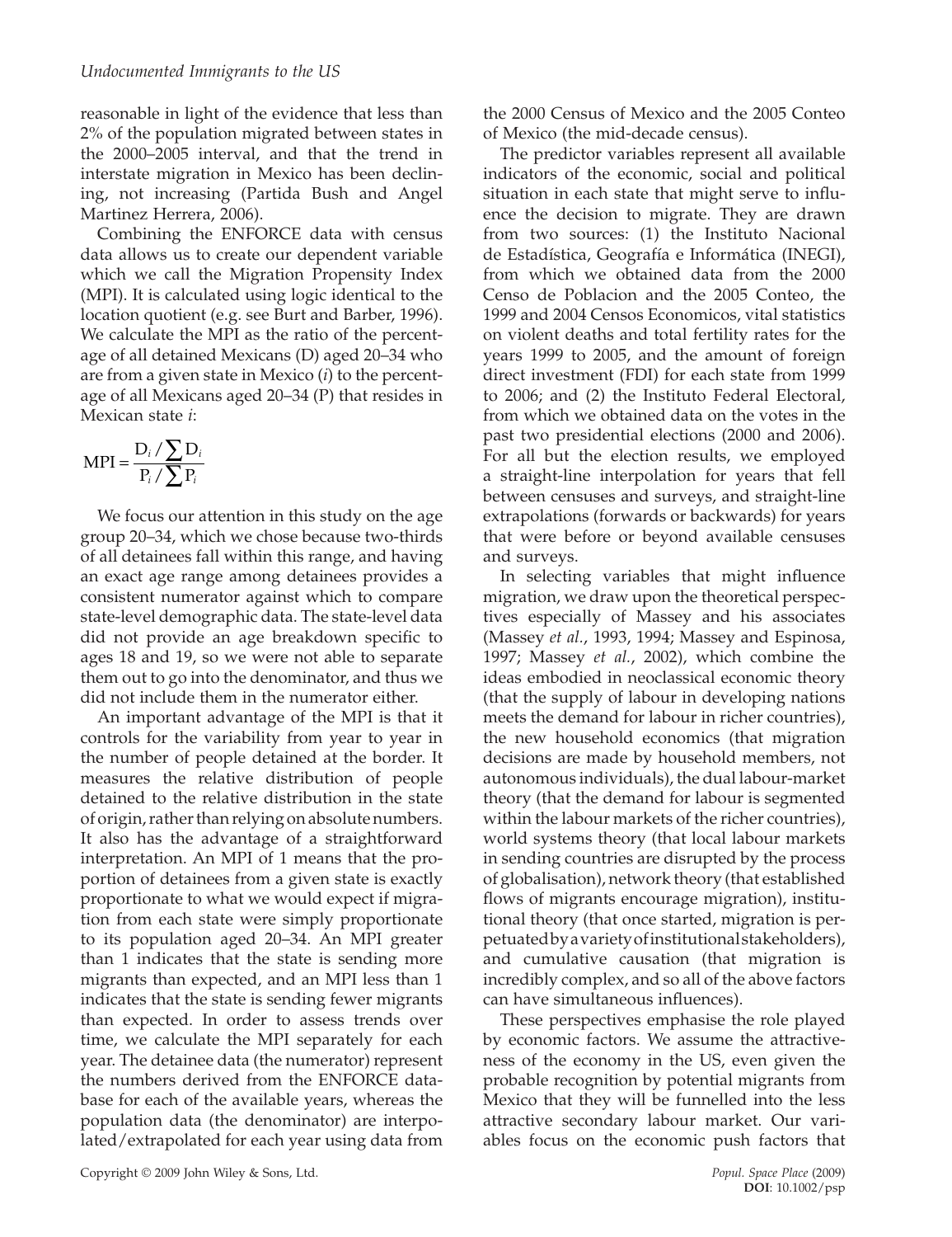may vary regionally within Mexico, including: (1) the percentage of males aged 20–34 who are currently employed, as an indicator of the employment redundancy in the state – low employment rates are expected to be associated with a higher propensity to migrate, based on both neoclassical and new household economic theoretical perspectives; (2) the number of businesses (firms) per the number of males aged 20–34, as an indicator of the employment options available per young adult male – a lower ratio is expected to be associated with a higher propensity to migrate, based on both neoclassical and new household economic perspectives; (3) the number of employees per firm, as an indicator of the robustness of the economy – a lower number is expected to be associated with a higher propensity to migrate, again based on both neoclassical and new household economic perspectives; (4) the average wages per employee, as an indicator of the economic well-being in the state  $-$  a lower average wage is expected to be associated with a higher propensity to migrate, based on both neoclassical and new household economic perspectives; (5) the gross product (GP) per firm, as an additional indicator of economic robustness – a lower GP per firm is expected to be associated with a higher propensity to migrate, based on both neoclassical and new household economic perspectives; and (6) foreign direct investment (FDI) per males aged 20–34, as an indicator of the processes of globalisation within the state – a higher FDI per male is expected to be associated with a higher propensity to migrate, based on world systems theory.

The literature recognises that there may well be a range of non-economic factors that will encourage people to leave an area, given the knowledge of a reasonable destination (in this case the US). The social and political indicators that we have available for analysis include the following:

(1) the percentage of the population aged 5 and older that speaks an indigenous language, as an index of the disadvantaged minority status of the state's population – a high percentage is expected to be associated with a lower propensity to migrate because it is those who are relatively better off in an area who are most likely to migrate, not those who are most disadvantaged (Velasco Ortiz, 2007);

- (2) the percentage of the population aged 20– 29 that is illiterate, as an index of the level of social capital in a state – a high level is expected to be associated with a slightly lower propensity to migrate, once again based on the expectation that the poorest areas of a nation are least likely to send migrants;
- (3) the percentage of homes with piped water inside the home, as an index of the state's overall well-being – low levels are expected to be associated with a higher propensity to migrate, all other things being equal, because households may see remittances from family members as the only hope for improvement in a state that is otherwise very poor;
- (4) the percentage of homes connected to a public sewer or having a septic tank, as an additional index of the state's overall level of wellbeing – low levels are expected to be associated with a higher propensity to migrate, for the same reason as noted above;
- (5) the percentage of homes with access to electricity, as an additional index of the state's overall level of well-being – low levels are expected to be associated with a higher propensity to migrate;
- (6) the number of accidental and violent deaths per thousand males aged 20–34, as an index of the state's overall level of social and political stability – a high rate is expected to be associated with a higher propensity to migrate, especially in the presence of migration networks that offer viable alternatives to young men;
- (7) the total fertility rate as an index of the demographic pressure on a state's resources – a high rate is expected to be associated with a higher propensity to migrate because of the pressure that will exist within a family if a youth bulge in a community leads to higher unemployment rates;
- (8) the percentage of the population that voted for the presidential candidate of the Partido Acción Nacional (PAN) in the elections of 2000 and 2006 (these variables are introduced into the models only for those two years), as an index of the political atmosphere in a state – a low percentage is expected to be associated with a loosening of 'traditional' political values, which is expected to be associated with a higher propensity to migrate.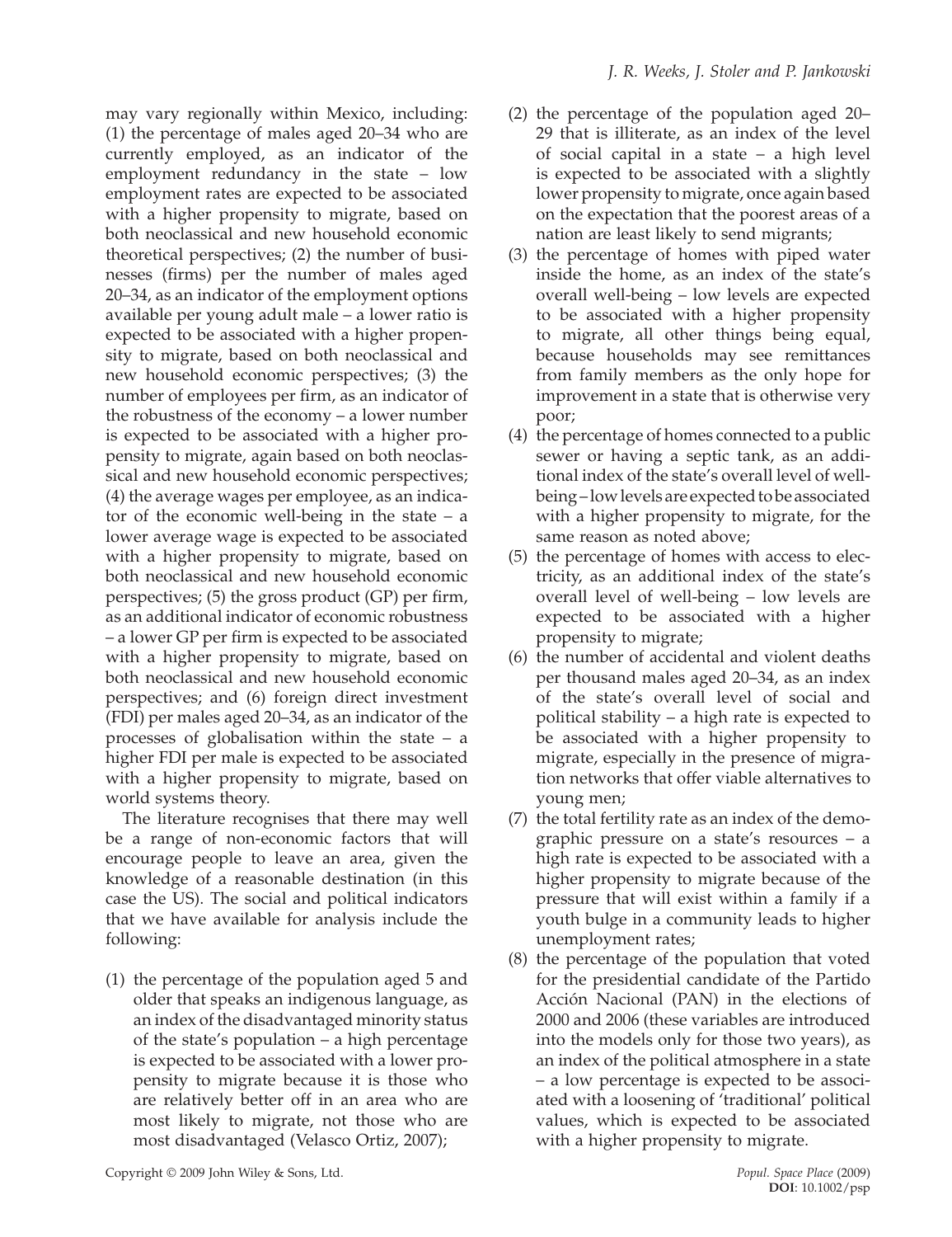A classic gravity model approach to migration might suggest that distance from a place in Mexico to the border would be an important predictor of the propensity to migrate. The diffi culty with such a measure is that the complex terrain throughout Mexico, the complex terrain along the very lengthy (3200 km) border, and the fact that most of the Mexican population is not close to the US–Mexico border, makes such a set of calculations very difficult to undertake and interpret.

An important limitation of the ENFORCE data is that we are not able to determine anything about a detainee's educational background or work history, since those data are not collected. Our interpretation of findings is therefore limited to the factors in the source region that are associated with the propensity of people from that region to migrate north to the US. Thus, despite starting out with individual-level data from the ENFORCE database, our unit of analysis is aggregated to the state of birth of those who are apprehended.

Although Massey and his associates suggested that migrants from Mexico come from the more dynamic communities of Mexico, the migration literature in general suggests that the worse a region is in comparison with its neighbours, the greater the propensity will be for people to move from there to somewhere else where opportunities are more plentiful. The literature is much less precise in terms of exactly which factors might be most predictive of the kinds of stress that may induce migration. For this reason, we did not privilege any of the potential predictor variables, preferring to let the data speak for themselves. We did this by employing a stepwise ordinary least-squares regression model. This approach has the advantage of allowing us to find the most parsimonious model that takes into account the likely high levels of interaction among many of the predictor variables.

# WHO ARE THE PERSONS BEING APPREHENDED?

Of the people apprehended by the US Border Patrol, 89% were apprehended at or near the southern border, as can be seen in Table 2. Furthermore, there are significant differences between people apprehended at the southern border and those apprehended elsewhere. The former are

younger, more likely to be male, more likely to have been previously apprehended, more likely to have been arrested in a group, and much more likely to be from Mexico. In particular, 92% of apprehensions along the southern border are people of Mexican origin, and four of the other top ten countries are Mexico's immediate southern neighbours – Guatemala, El Salvador, Honduras and Nicaragua. They, along with Mexico, account for 97% of all persons apprehended along the southern border. Focusing attention on the southern border apprehensions, it can be seen that the median age is 26, indicating a very young age structure. Indeed, as noted above, two-thirds of migrants are between the ages of 20–34 and 80% are in the 18–34 age group. Keep in mind that the age refers to the most recent apprehension for those with more than one apprehension, so the age data are biased slightly towards an older age.

# **Gender Differences**

Women increased over time as a percentage of all unduplicated migrants apprehended. In 1999 they represented 13% of apprehensions, increasing to 16% in 2000, 18% in 2003, and 20% by 2006. This increase over time seems most likely to be explained by the fact that the greater security along the US–Mexico border has made it more difficult for undocumented male migrants to cross the border and so they are staying longer in the US, rather than regularly returning home. This probably motivates a woman to join her husband in the US, whereas in the past she may have been less apt to do so because he would return more often (Donato and Patterson, 2004; Valdez-Suiter *et al.*, 2007). Despite the increase of women among the migrants, the vast majority of migrants (80%) are males. Furthermore, to the extent that the increase in the female proportion is due to family reunification, it is the pattern of male migration that is influencing the pattern of female migration. For these reasons, we focus our attention in this paper on the males.

# **Are These Persons Representative of all Undocumented Immigrants?**

As noted above, we make the assumption that people detained by the Border Patrol are representative of all undocumented immigrants from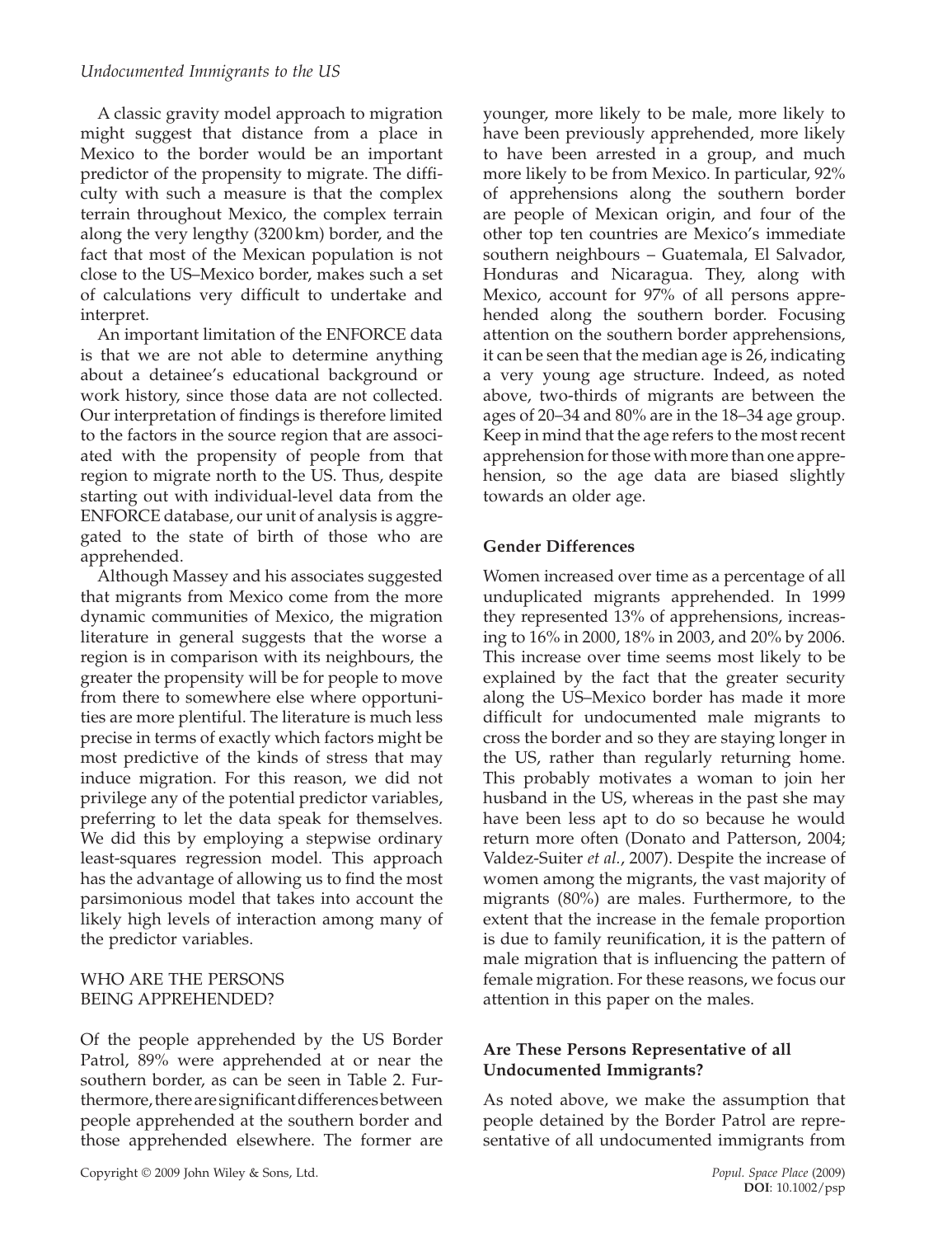| Table 2.                 |                                   |          | Characteristics of unduplicated persons apprehended between 1999 and 2006, according to place of apprehension. |          |
|--------------------------|-----------------------------------|----------|----------------------------------------------------------------------------------------------------------------|----------|
|                          | Apprehended along southern border |          | Apprehended at another border or the interior of country                                                       |          |
|                          | ż                                 | $\%$     | ż                                                                                                              | $\%$     |
| Age group                |                                   |          |                                                                                                                |          |
| $18 - 19$                | 772,222                           | 15.03%   | 29,282                                                                                                         | 4.64%    |
| $20 - 24$                | 1,456,100                         | 28.34%   | 113,583                                                                                                        | 18.01%   |
| $25 - 29$                | 1,145,960                         | 22.31%   | 120,782                                                                                                        | 19.15%   |
| $30 - 34$                | 732,932                           | 14.27%   | 102,667                                                                                                        | 16.28%   |
| $35 - 39$                | 455,150                           | $8.86\%$ | 81,662                                                                                                         | 12.95%   |
| $40 - 44$                | 276,956                           | 5.39%    | 62,703                                                                                                         | 9.94%    |
| 45-49                    | 152,788                           | 2.97%    | 44,619                                                                                                         | $7.07\%$ |
| 50-54                    | 77,343                            | $1.51\%$ | 29,961                                                                                                         | 4.75%    |
| 55-59                    | 36,782                            | 0.72%    | 20,248                                                                                                         | $3.21\%$ |
| $60 - 64$                | 16,511                            | $0.32\%$ | 11,892                                                                                                         | $1.89\%$ |
| $65+$                    | 14,593                            | 0.28%    | 13,427                                                                                                         | 2.13%    |
| $\rm Total$              | 5,137,337                         |          | 630,826                                                                                                        |          |
| Median age               | 26                                |          | 32                                                                                                             |          |
| % female                 | 19.07%                            |          | 22.77%                                                                                                         |          |
| Number of times detained |                                   |          |                                                                                                                |          |
|                          | 3,359,005                         | 65.38%   | 559,319                                                                                                        | 88.66%   |
|                          | 981,442                           | 19.10%   | 52,350                                                                                                         | 8.30%    |
|                          | 398,696                           | 7.76%    | 11,944                                                                                                         | 1.89%    |
| 4                        | 179,753                           | $3.50\%$ | $4,047$                                                                                                        | 0.64%    |
| ഥ                        | 88,473                            | $1.72\%$ | 1,611                                                                                                          | 0.26%    |
| $\circ$                  | 46,601                            | $0.91\%$ | 741<br>352<br>167<br>99                                                                                        | $0.12\%$ |
| Þ                        | 26,345                            | $0.51\%$ |                                                                                                                | $0.06\%$ |
| $\infty$                 | 16,142                            | $0.31\%$ |                                                                                                                | 0.03%    |
|                          | 10,515                            | $0.20\%$ |                                                                                                                | 0.02%    |
|                          | 30,365                            | 0.59%    |                                                                                                                | 0.03%    |
| Mean times detained      | 1.31                              |          | 1.04                                                                                                           |          |

acording to place of apprehension Table 2. Characteristics of unduplicated persons apprehended between 1999 and 2006, according to place of app rehension. anded between 1999 and 2006  $\frac{1}{3}$ į Ì  $\sim$ ÷ र्न  $\frac{1}{2}$  $\ddot{a}$  $\frac{9}{4}$ 

Copyright © 2009 John Wiley & Sons, Ltd.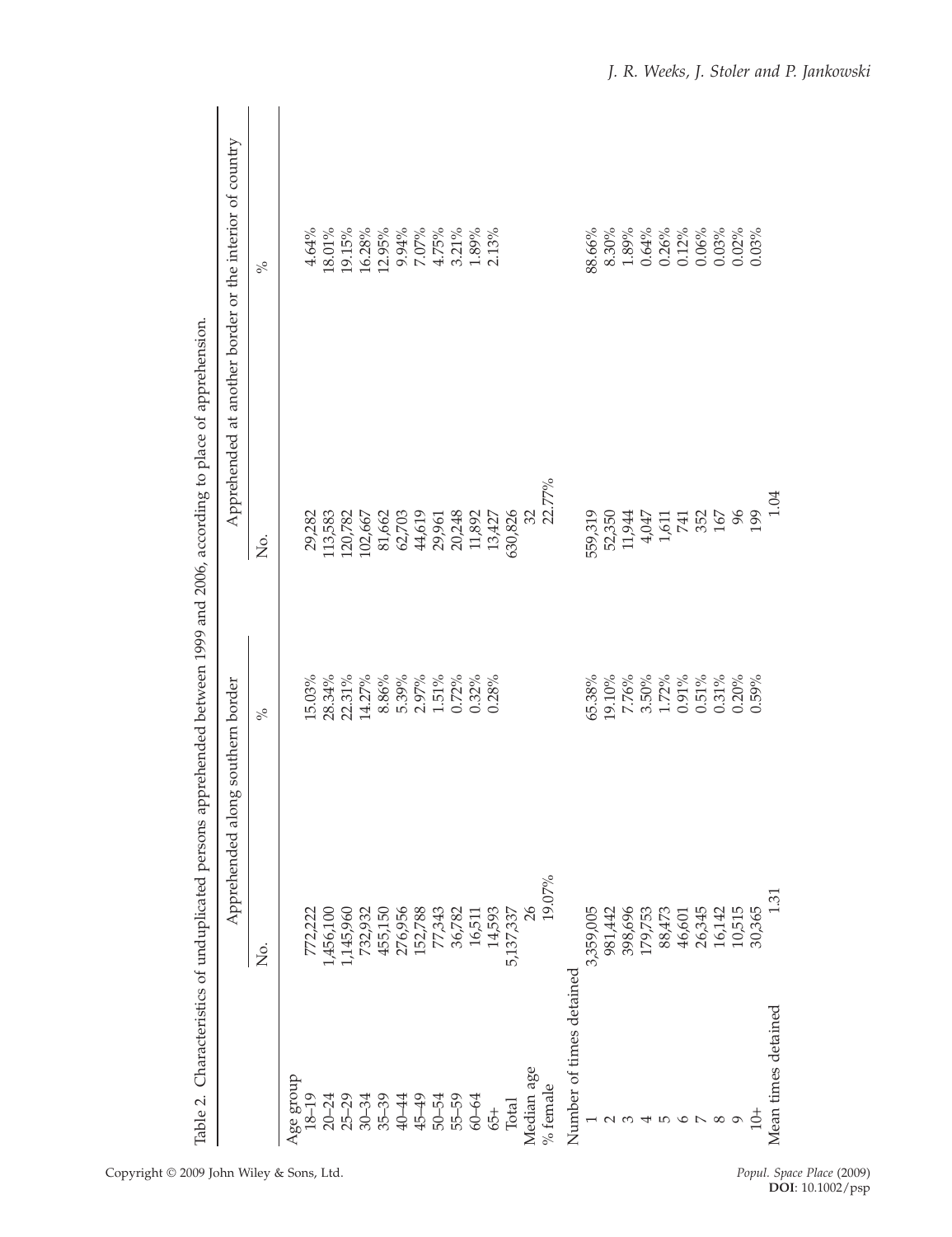|                                                                                                                              | 175,606 (27%)<br>25,226<br>18,342<br>12,979<br>12,548<br>11,914<br>11,914<br>78,299<br>10,796<br>Ş.                                                     |
|------------------------------------------------------------------------------------------------------------------------------|---------------------------------------------------------------------------------------------------------------------------------------------------------|
| $2.05$<br>1<br>26,040<br>11,776<br>2058,0315<br>2010<br>2021<br>2022<br>2022<br>548,274                                      | Top ten for elsewhere<br>Dominican Republic<br>United Kingdom<br>Guatemala<br>Colombia<br>Jamaica<br>Canada<br>Mexico<br>Brazil<br>Cuba<br>Haiti        |
| $7.27\%$ $7.34\%$ $6.34\%$ $9.8\%$ $9.8\%$ $1.34\%$ $1.34\%$ $1.34\%$ $1.34\%$ $1.34\%$<br>3.42%<br>33.27%<br>25.47%         | 4,723,782 (92%)<br>96,879<br>56,789<br>41,555<br>27,643<br>8,956<br>6,591<br>5,475<br>3,328<br>104,336<br>Σ.                                            |
| о. го<br>04<br>198,976<br>1,308,603<br>299,848<br>250,864<br>223,216<br>175,457<br>325,856<br>271,675<br>1,709,231<br>373,61 | Top ten for southern border<br>El Salvador<br>Philippines<br>Guatamala<br>Nicaragua<br>Honduras<br>Ecuador<br>Mexico<br>China<br>$\bf {Brazil}$<br>Cuba |
| Number of people in arrested group<br>Median in group<br>Mean in group<br>₫<br>$\mathcal{O}$<br>$^{\circ}$                   | Countries of birth                                                                                                                                      |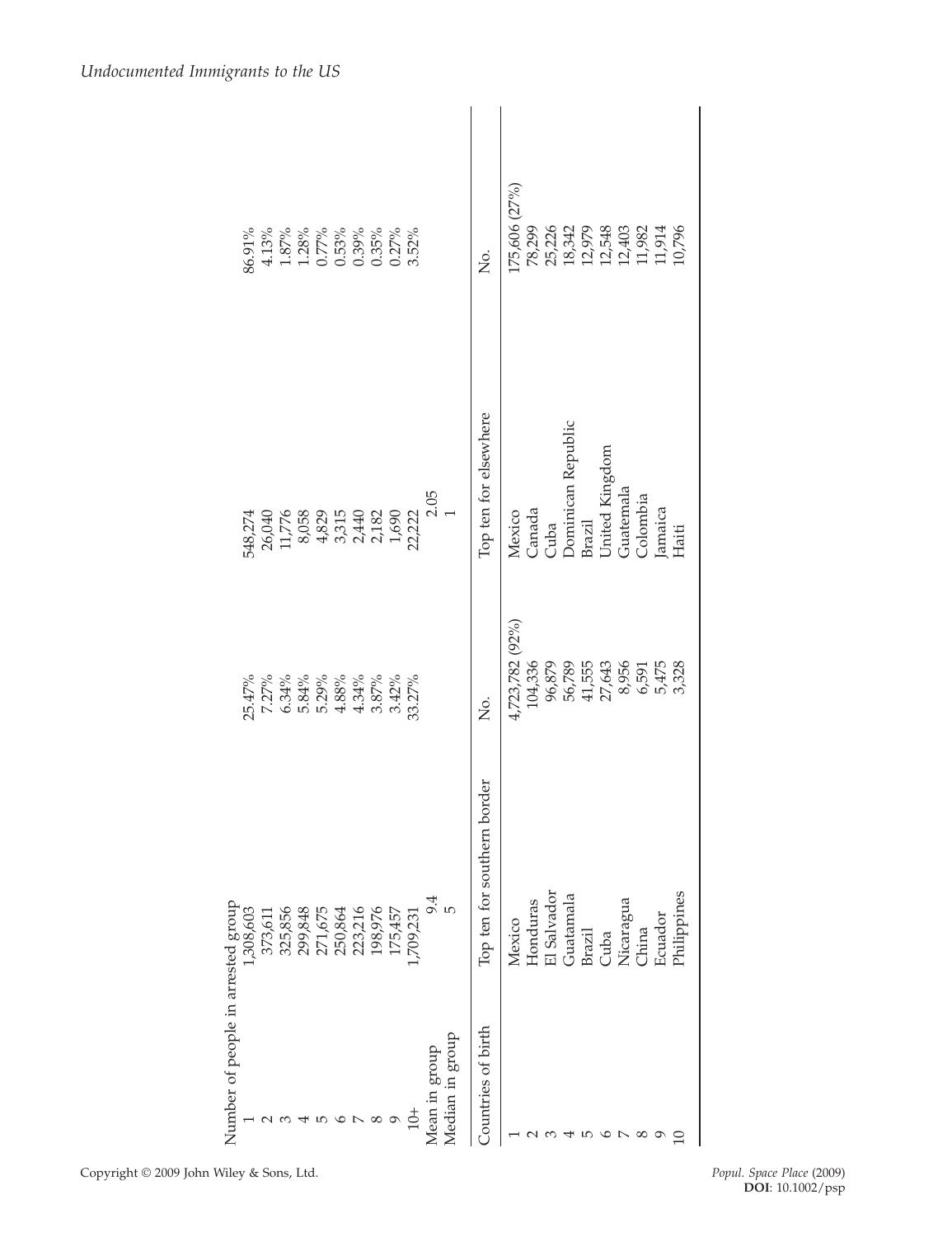Mexico. We can think of no way to prove the correctness of this assumption, so instead we have searched the literature to find any evidence that it might not be true. The major, if not the only, source of relevant information is the Mexican Migration Project (MMP), which is a collaborative research project based at Princeton University and the University of Guadalajara (mmp.opr. princeton.edu). We downloaded the MMP114 data-set for migrants and looked at all migrants in the sample who had attempted to cross into the US illegally at least once during the 1999–2006 period, coinciding with our study period. There were 388 such persons interviewed in the Mexican Migration Project, of whom 126 (32%) had been detained at least once while trying to cross the border. We compared these individuals with those who were not detained while attempting to cross the border on the following background characteristics of the individuals in the sample: age, sex, marital status, education, and occupation. These individuals do not exhibit any statistically significant differences in comparison with the people who were never detained while attempting to enter the US. Our interpretation is limited by the fact that people were interviewed after their return to Mexico, and the data refer to characteristics at the time of the interview, not to the time of crossing the border, but those same limitations apply to all persons in the sample, and so the lack of any statistically significant difference on these characteristics seems meaningful. In order to take all variables into account simultaneously, we ran a logistic regression analysis using these characteristics to predict whether a person had ever been detained while crossing the border. None of the variables was a statistically significant predictor. The only variable that came close (*P* value of 0.08) was education – higher education is associated with a slightly lower risk of being detained at the border.

Because of the relatively small number of people in the Mexican Migration Project who had attempted to cross the border during our study period, we extended the criterion back to the year 1990. The MMP has a total of 1492 persons who had attempted at least once to cross the border illegally between 1990 and 2006. Of these individuals, 32% had been detained at least once while crossing – the same percentage as for the smaller sample of only the more recent border crossers. Among the comparison variables, only

education emerged as being statistically signifi cant among those detained or not detained. In the logistic regression analysis for this sample, it emerged as the only significant predictor of being caught, but the substantive impact was very small, with a log-odds ratio of only 0.95, with higher education being predictive of a slightly lower chance of being detained at the border. Thus, there is a difference, but not a large enough one to suggest that detained persons are substantively different from those not detained.

# RESULTS

# **Absolute Numbers of Migrants by State**

We begin the analysis by looking at the numerator data – which states in Mexico are sending the greatest number of undocumented migrants? As can be seen in Table 3, the Border Patrol detainee data suggest that the 'Historic region' of Mexico (the states of Aguascalientes, Colima, Durango, Guanajuato, Jalisco, Michoacán, Nayarit, San Luis Potosí and Zacatecas) now accounts for only slightly more than 30% of migrants, rather than 50% as estimated for earlier periods from the MMP by Durand *et al.* (2001). The third ranked sender of migrants to the border, according to the data in Table 3, is the Estado de Mexico, which is adjacent to the Distrito Federal (which includes Mexico City), and is part of the Mexico City Metropolitan Zone (Zona Metropolitana de la Ciudad de México). These migrants are likely to be suburban residents of Mexico City. Indeed, the Distrito Federal itself is now one of the top ten senders of migrants, according to Table 3. Another important shift over time has been the increase in migration from the heavily indigenous areas of southern Mexico. Oaxaca and Chiapas are both among the top ten senders of migrants to the border, and both are in the top three (along with Yucatán) with respect to the percentage of the population that speaks an indigenous language.

The data for all years (1999–2006) by state are mapped in Fig. 1. The darkest shading represents those states that account for the top 25% (fourth quartile) of all migrants, drawn from the cumulative percentage column in Table 3. There are three states in this category: Michoacán, Guanajuato, and Estado de Mexico. All three of these states are in the geographical centre of Mexico, surrounding Mexico City and directly to the west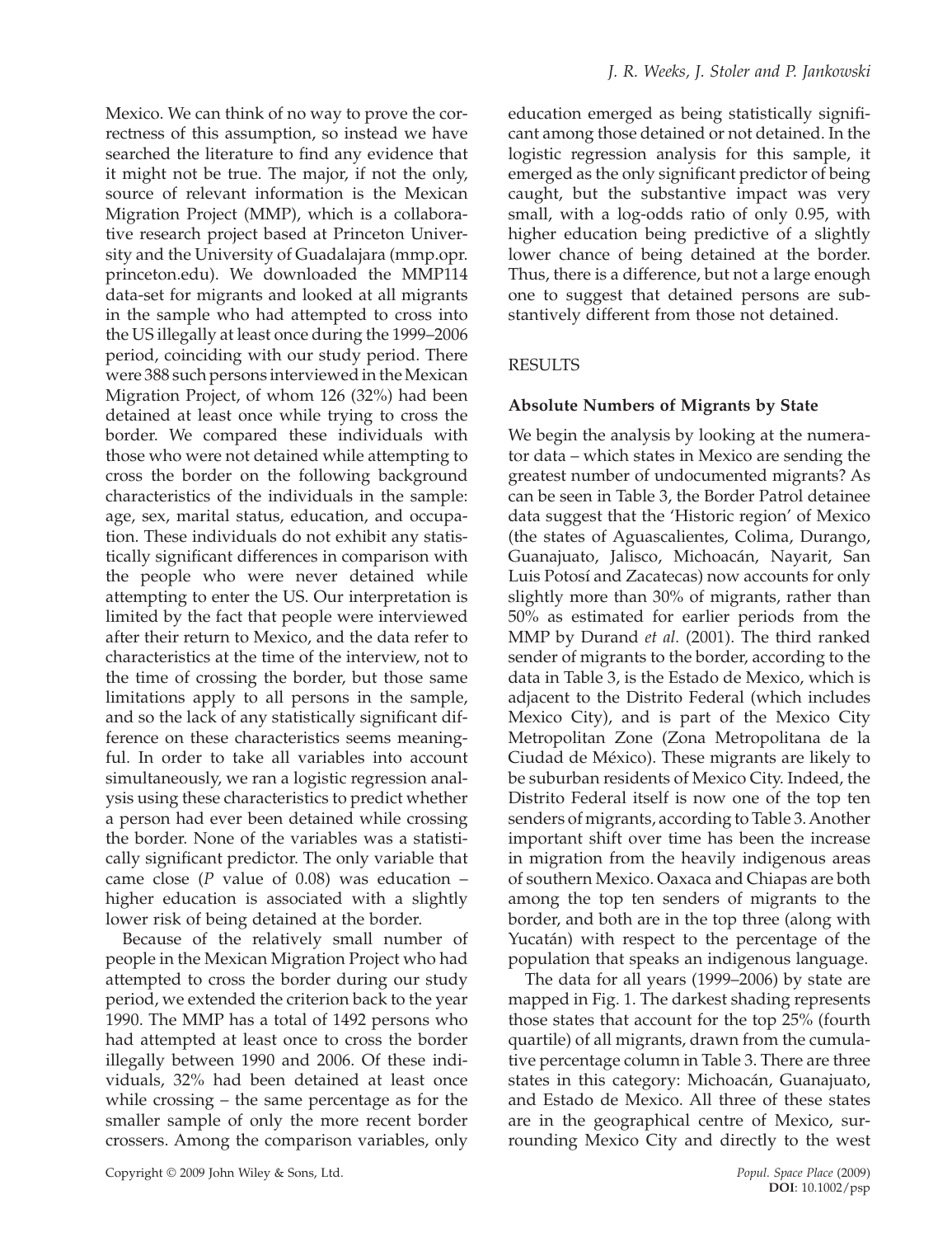| Table 3. Unduplicated numbers of Mexicans aged 20-34 apprehended by the US Border Patrol, aggregated by self- |  |  |  |
|---------------------------------------------------------------------------------------------------------------|--|--|--|
| reported state of birth in Mexico, 1999–2006.                                                                 |  |  |  |

|                  | 1999   | 2000            | 2001    | 2002    | 2003    | 2004    | 2005    | 2006    | Total         | $\frac{0}{0}$ | Cumulative<br>$\frac{0}{0}$ |
|------------------|--------|-----------------|---------|---------|---------|---------|---------|---------|---------------|---------------|-----------------------------|
|                  |        |                 |         |         |         |         |         |         |               |               |                             |
| Michoacán        | 23,163 | 26,740          | 24,560  | 21,263  | 24,312  | 26,842  | 25,235  | 27,300  | 199,415 8.34% |               | 8.34%                       |
| Guanajuato       | 19,428 | 24,586          | 25,610  | 21,728  | 25,421  | 25,178  | 22,806  | 23,551  | 188,308 7.88% |               | 16.22%                      |
| Mexico           | 17,247 | 19,665          | 21,555  | 18,967  | 22,306  | 27,692  | 25,906  | 25,105  | 178,443 7.46% |               | 23.68%                      |
| Veracruz         | 15,357 | 19,804          | 21,151  | 18,435  | 21,021  | 22,603  | 21,508  | 20,545  | 160,424 6.71% |               | 30.39%                      |
| Oaxaca           | 16,323 | 18,602          | 17,602  | 13,818  | 16,498  | 19,697  | 18,753  | 20,381  | 141,674 5.93% |               | 36.32%                      |
| Jalisco          | 17,062 | 18,769          | 16,782  | 13,383  | 16,761  | 17,891  | 17,658  | 18,724  | 137,030 5.73% |               | 42.05%                      |
| Puebla           | 12,170 | 14,515          | 16,824  | 12,860  | 16,750  | 19,966  | 19,220  | 20,129  | 132,434 5.54% |               | 47.59%                      |
| Guerrero         | 14,096 | 17,242          | 15,437  | 13,232  | 16,240  | 18,228  | 17,918  | 18,954  | 131,347 5.49% |               | 53.08%                      |
| Distrito Federal | 12,024 | 14,678          | 15,091  | 10,819  | 12,095  | 14,023  | 13,596  | 13,117  | 105,443 4.41% |               | 57.49%                      |
| Chiapas          | 6,286  | 8,480           | 9,100   | 10,356  | 13,552  | 16,972  | 18,484  | 17,919  | 101,149 4.23% |               | 61.72%                      |
| Chihuahua        | 16,439 | 13,891          | 13,302  | 10,584  | 10,890  | 10,194  | 9,988   | 9,241   | 94,529 3.95%  |               | 65.68%                      |
| Sinaloa          | 11,865 | 12,320          | 11,216  | 9,470   | 12,197  | 11,709  | 11,039  | 12,317  | 92,133 3.85%  |               | 69.53%                      |
| Tamaulipas       | 11,732 | 12,541          | 11,469  | 10,058  | 9,415   | 7,552   | 6,974   | 7,526   | 77,267 3.23%  |               | 72.76%                      |
| Hidalgo          | 8,255  | 9,814           | 9,137   | 7,873   | 9,046   | 10,546  | 9,905   | 10,182  | 74,758 3.13%  |               | 75.89%                      |
| Sonora           | 10,599 | 8,709           | 8,125   | 7,558   | 9,396   | 9,150   | 8,301   | 8,809   | 70,647 2.95%  |               | 78.84%                      |
| San Luis Potosi  | 8,147  | 11,736          | 10,610  | 9,314   | 8,509   | 7,734   | 6,649   | 6,727   | 69,426 2.90%  |               | 81.75%                      |
| Zacatecas        | 8,775  | 10,147          | 9,857   | 7,705   | 8,222   | 8,010   | 7,159   | 6,881   | 66,756 2.79%  |               | 84.54%                      |
| Durango          | 7,682  | 7,775           | 7,531   | 6,277   | 6,649   | 6,364   | 6,287   | 6,030   | 54,595 2.28%  |               | 86.82%                      |
| Morelos          | 4,969  | 5,413           | 5,200   | 4,412   | 5,183   | 5,796   | 5,353   | 5,255   | 41,581 1.74%  |               | 88.56%                      |
| Coahuila         | 3,546  | 4,329           | 5,065   | 5,214   | 5,632   | 4,821   | 4,620   | 4,631   | 37,858 1.58%  |               | 90.14%                      |
| Nayarit          | 4,608  | 5,512           | 4,705   | 3,878   | 4,617   | 4,917   | 4,708   | 4,874   | 37,819 1.58%  |               | 91.73%                      |
| Nuevo Leon       | 5,293  | 6,307           | 5,668   | 4,809   | 4,147   | 3,480   | 3,135   | 3,179   | 36,018 1.51%  |               | 93.23%                      |
| Baja California  | 3,997  | 4,778           | 3,792   | 3,293   | 4,099   | 4,542   | 4,937   | 5,695   | 35,133 1.47%  |               | 94.70%                      |
| Oueretaro        | 3,305  | 5,120           | 4,522   | 3,987   | 4,507   | 4,859   | 4,218   | 4,211   | 34,729 1.45%  |               | 96.15%                      |
| Aguascalientes   | 3,506  | 3,477           | 3,460   | 3,240   | 3,373   | 3,458   | 3,298   | 3,160   | 26,972 1.13%  |               | 97.28%                      |
| Tabasco          | 1,118  | 1,792           | 2,389   | 2,111   | 2,093   | 2,613   | 2,589   | 2,365   | 17,070 0.71%  |               | 98.00%                      |
| Tlaxcala         | 1,292  | 1,427           | 1,851   | 1,651   | 2,151   | 2,749   | 2,844   | 2,918   | 16,883 0.71%  |               | 98.70%                      |
| Colima           | 1,707  | 1,893           | 1,592   | 1,256   | 1,508   | 1,615   | 1,609   | 1,604   | 12,784 0.53%  |               | 99.24%                      |
| Yucatan          | 568    | 722             | 978     | 988     | 1,055   | 1,257   | 1,179   | 1,107   |               | 7,854 0.33%   | 99.57%                      |
| Campeche         | 325    | 546             | 725     | 683     | 812     | 939     | 951     | 878     |               | 5,859 0.25%   | 99.81%                      |
| Quintana Roo     | 304    | 443             | 530     | 493     | 583     | 773     | 698     | 694     |               | 4,518 0.19%   | 100.00%                     |
| Total            |        | 271,188 311,773 | 305,436 | 259,715 | 299,040 | 322,170 | 307,525 | 314,009 | 2,390,856     |               |                             |
| % 'Historic'*    | 35%    | 35%             | 34%     | 34%     | 33%     | 32%     | 31%     | 31%     | 33%           |               |                             |

\* Aguascalientes, Colima, Durango, Guanajuato, Jalisco, Michoacán, Nayarit, San Luis Potosí, and Zacatecas.

and northwest of Mexico City. The next darker shade of grey represents the third quartile states. There are five states in this category, as can be seen in Table 3, and they include Veracruz, Oaxaca, Jalisco, Puebla and Guerrero. These states fan out from Mexico City, especially to the south. Note that the top migrant-sending states are all contiguous to one another in the middle of the country. The second quartile states fan out beyond Mexico City in both northerly and southerly directions, whereas the first quartile states – those that send the fewest undocumented migrants – tend to be farthest from the US (the Yucatán Peninsula), as well as adjacent to the border.

For reasons to do with data availability, the Border Patrol data series we are using begins in 1999, a year that was in the middle of a trend toward annually increasing numbers of migrants to the US from Mexico, as well as from most other countries. That trend was abruptly slowed down, albeit not for long, by the events of 9/11. The enormity of that disaster, and the swiftness with which the US acted to make it more difficult to enter the country, had a clear impact throughout almost all of Mexico, offering obvious evidence that US policy affects migration patterns, regardless of the origin of the migrants. But not quite all of Mexico responded in this way. It can be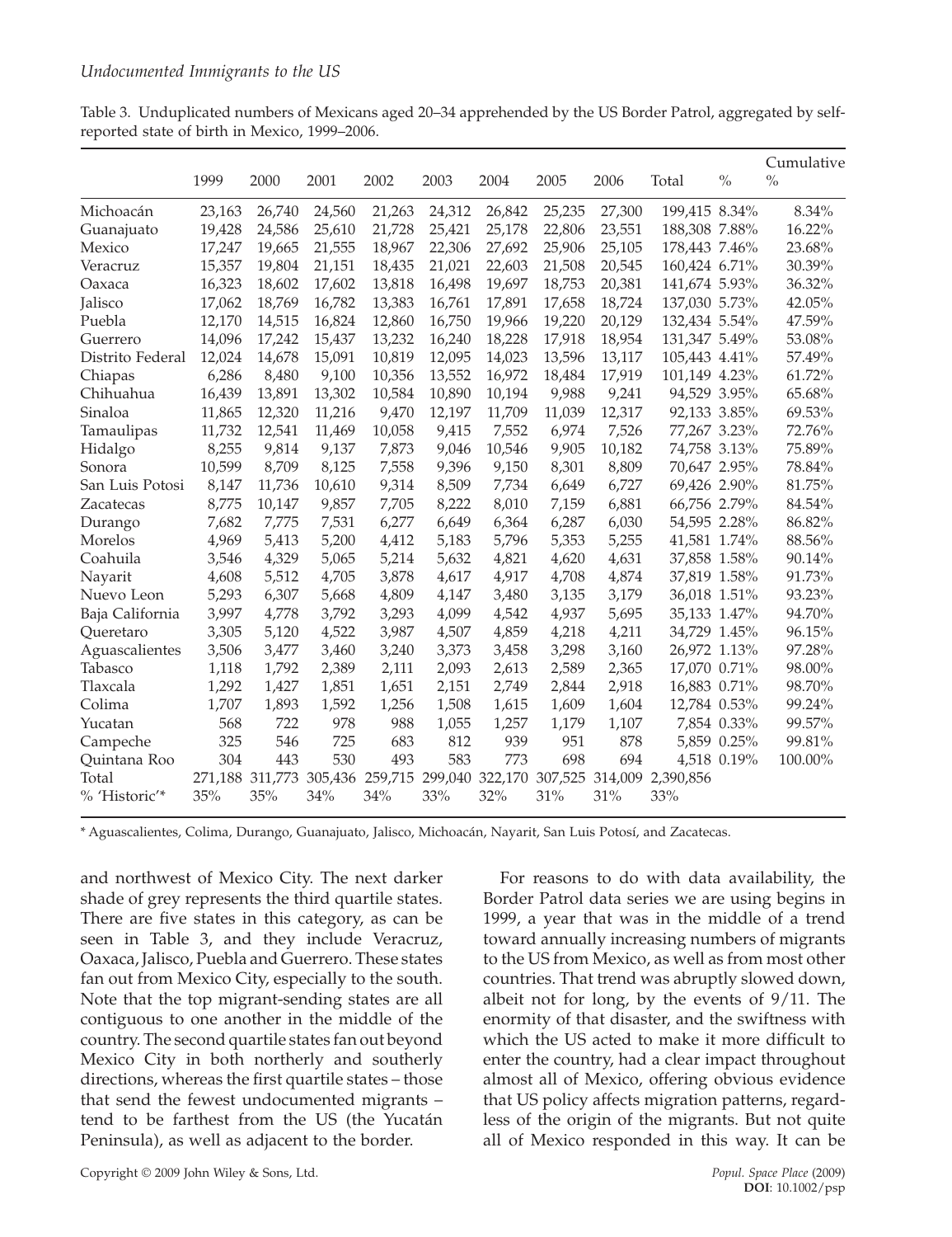

Figure 1. Absolute number of migrants aged 20–34 from each state of Mexico, 1999–2006.

seen in Table 4 that three states bucked the trend of fewer migrants in 2002 (the year after 9/11) than in 2001 (essentially the year before 9/11), and several other states showed only the most modest of responses.

Table 4 rank orders each state on several comparisons that provide a qualitative assessment of the changes over time by state. For example, in the period between 1999 and 2001, there was a 13% increase overall in the number of migrants aged 20–34 detained at the border. But the highest rates of increase were clearly from the south of Mexico. The top five ranked states are the southernmost states of Mexico: Campeche, Tabasco, Quintana Roo, Yucatán and Chiapas. These states are also amongst the least likely to have slowed down the pace of migration as a result of 9/11. Furthermore, they are among the states recovering most quickly from 9/11, and they are the top states in terms of an increase in the number of migrants over the entire 1999–2006 period.

Overall, it can be seen that there was a 16% increase between 1999 and 2006 in the number of migrants aged 20–34 detained at the border, even taking into account the slowdown right after 9/11. But Chiapas and Campeche were sending nearly three times as many, while Quintana Roo, Tlaxcala, Tabasco and Yucatán were sending more than twice as many in 2006 as they had in 1999. Clearly the patterns over the past few years have been shifting.

# **Migration Propensity Index by State**

The data in Tables 3 and 4 and Fig. 1 tell us where migrants come from, but provide no indication about differential propensities of people from each state to migrate. Table 4 offers some inferences about the changing pattern of migration from individual states, but as discussed above, our migration propensity index (detainees aged 20–34 by state/state population aged 20–34) is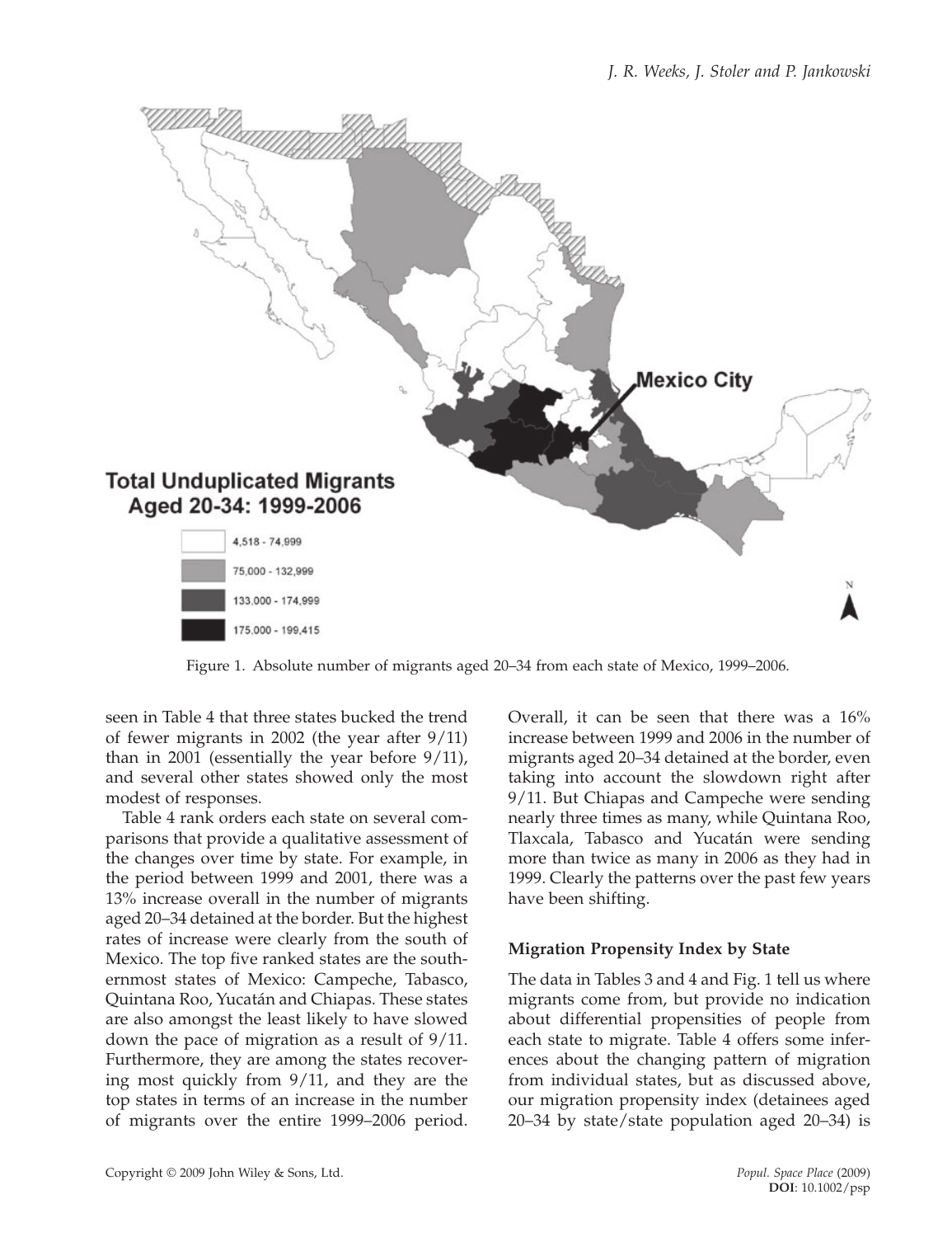| State            | 2001/1999 State |                  | 2002/2001 State |                  | 2006/2001 State |                  | 2006/1999 |
|------------------|-----------------|------------------|-----------------|------------------|-----------------|------------------|-----------|
| Campeche         | 2.23            | Chiapas          | 1.14            | Chiapas          | 1.97            | Chiapas          | 2.85      |
| Tabasco          | 2.14            | Coahuila         | 1.03            | Tlaxcala         | 1.58            | Campeche         | 2.70      |
| Quintana Roo     | 1.74            | Yucatan          | 1.01            | Baja California  | 1.50            | Quintana Roo     | 2.28      |
| Yucatan          | 1.72            | Campeche         | 0.94            | Quintana Roo     | 1.31            | Tlaxcala         | 2.26      |
| Chiapas          | 1.45            | Aguascalientes   | 0.94            | Guerrero         | 1.23            | Tabasco          | 2.12      |
| Tlaxcala         | 1.43            | Sonora           | 0.93            | Campeche         | 1.21            | Yucatan          | 1.95      |
| Coahuila         | 1.43            | Ouintana Roo     | 0.93            | Puebla           | 1.20            | Puebla           | 1.65      |
| Puebla           | 1.38            | Tlaxcala         | 0.89            | Mexico           | 1.16            | Mexico           | 1.46      |
| Veracruz         | 1.38            | Tabasco          | 0.88            | Oaxaca           | 1.16            | Baja California  | 1.42      |
| Queretaro        | 1.37            | Oueretaro        | 0.88            | Yucatan          | 1.13            | Guerrero         | 1.34      |
| Guanajuato       | 1.32            | Mexico           | 0.88            | Jalisco          | 1.12            | Veracruz         | 1.34      |
| San Luis Potosi  | 1.30            | San Luis Potosi  | 0.88            | Hidalgo          | 1.11            | Coahuila         | 1.31      |
| Distrito Federal | 1.26            | Tamaulipas       | 0.88            | Michoacan        | 1.11            | Oueretaro        | 1.27      |
| Mexico           | 1.25            | Veracruz         | 0.87            | Sinaloa          | 1.10            | Oaxaca           | 1.25      |
| Zacatecas        | 1.12            | Baja California  | 0.87            | Sonora           | 1.08            | Hidalgo          | 1.23      |
| Hidalgo          | 1.11            | Michoacan        | 0.87            | Nayarit          | 1.04            | Guanajuato       | 1.21      |
| Guerrero         | 1.10            | Hidalgo          | 0.86            | Morelos          | 1.01            | Michoacan        | 1.18      |
| Oaxaca           | 1.08            | Guerrero         | 0.86            | Colima           | 1.01            | <b>Jalisco</b>   | 1.10      |
| Nuevo Leon       | 1.07            | Morelos          | 0.85            | Tabasco          | 0.99            | Distrito Federal | 1.09      |
| Michoacan        | 1.06            | Nuevo Leon       | 0.85            | Veracruz         | 0.97            | Nayarit          | 1.06      |
| Morelos          | 1.05            | Guanajuato       | 0.85            | Oueretaro        | 0.93            | Morelos          | 1.06      |
| Nayarit          | 1.02            | Sinaloa          | 0.84            | Guanajuato       | 0.92            | Sinaloa          | 1.04      |
| Aguascalientes   | 0.99            | Durango          | 0.83            | Coahuila         | 0.91            | Colima           | 0.94      |
| Jalisco          | 0.98            | Nayarit          | 0.82            | Aguascalientes   | 0.91            | Aguascalientes   | 0.90      |
| Durango          | 0.98            | <b>Jalisco</b>   | 0.80            | Distrito Federal | 0.87            | Sonora           | 0.83      |
| Tamaulipas       | 0.98            | Chihuahua        | 0.80            | Durango          | 0.80            | San Luis Potosi  | 0.83      |
| Baja California  | 0.95            | Colima           | 0.79            | Zacatecas        | 0.70            | Durango          | 0.78      |
| Sinaloa          | 0.95            | Oaxaca           | 0.79            | Chihuahua        | 0.69            | Zacatecas        | 0.78      |
| Colima           | 0.93            | Zacatecas        | 0.78            | Tamaulipas       | 0.66            | Tamaulipas       | 0.64      |
| Chihuahua        | 0.81            | Puebla           | 0.76            | San Luis Potosi  | 0.63            | Nuevo Leon       | 0.60      |
| Sonora           | 0.77            | Distrito Federal | 0.72            | Nuevo Leon       | 0.56            | Chihuahua        | 0.56      |
| Total            | 1.13            |                  | 0.85            |                  | 1.03            |                  | 1.16      |

Table 4. States rank-ordered according to the pattern of migration between specified years.

designed specifically to provide that information, and these data are summarised in Table 5. Michoacán leads this list, just as it leads the list of absolute number of migrants, but there are substantial differences in the two lists, nonetheless. There are four states – Michoacán, Zacatecas, Guerrero and Oaxaca – that have consistently sent at least twice as many migrants to the border as would be expected given the state's population of people aged 20–34 over the period from 1999 to 2006. The first two are part of the migration 'historic heartland', but the other two are not.

Also noteworthy is that the Estado de Mexico and Distrito Federal both consistently send only about half as many migrants north as would be expected on the basis of population alone, despite

the fact that both states send a considerable number of migrants. It is also of some interest to note that the border states are themselves not consistent with respect to migration propensity. Both Sonora and Chihuahua send more migrants than expected, but Baja California, Coahuila and Nuevo Leon send fewer than expected, while Tamaulipas sends an almost exactly proportional number.

It is evident from Table 5 that there is considerable regional diversity within Mexico in the propensity to generate undocumented migrants to the US. This finding is reinforced visually in Fig. 2, where it can be clearly seen that there is a distinct spatial pattern to the migration propensity index by state, based on the average for all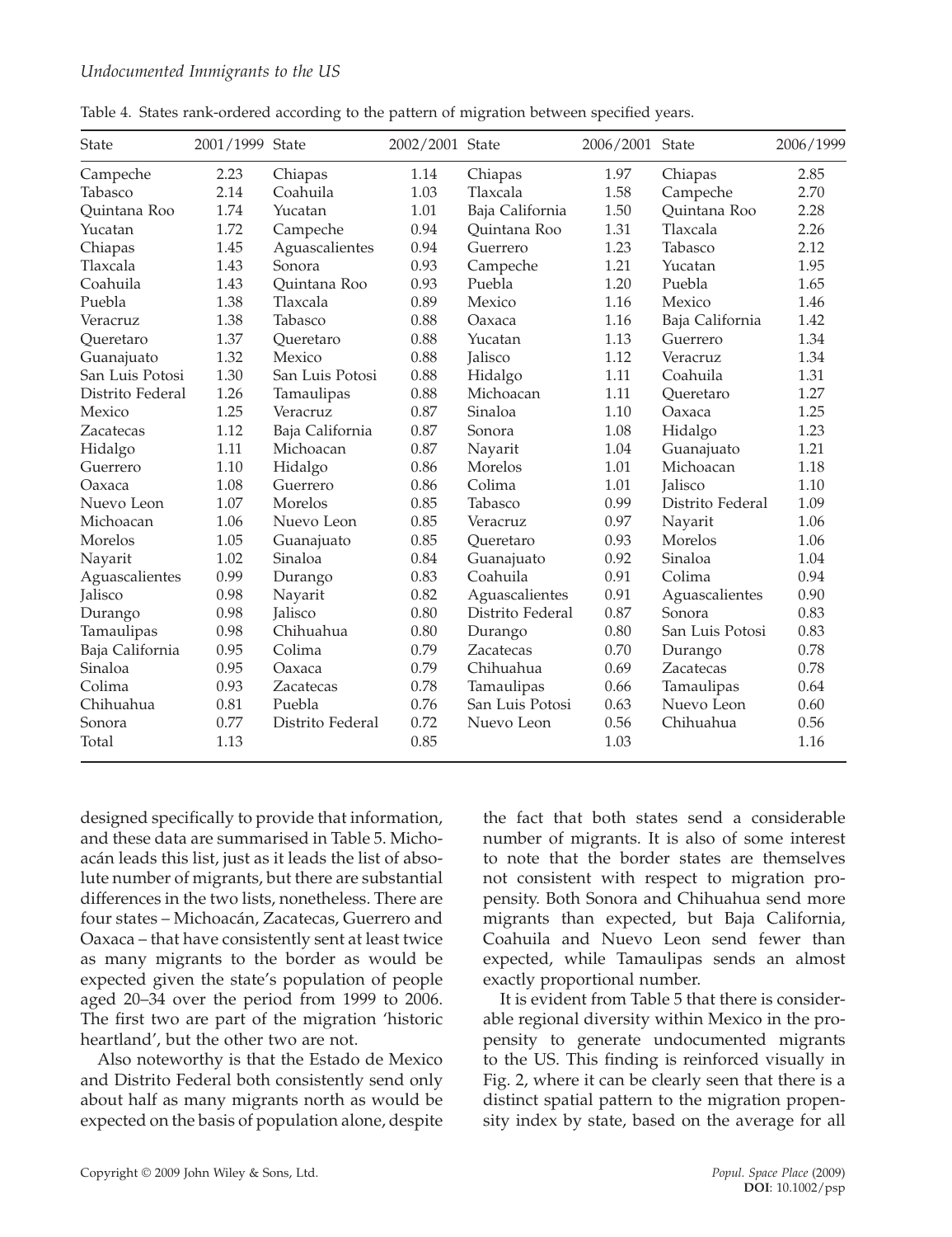Table 5. Migration Propensity Index based on unduplicated numbers of Mexicans aged 20–34 apprehended by the US Border Patrol, aggregated by self-reported state of birth in Mexico, relative to the population aged 20–34 in each state, 1999–2006.

|                  | <b>MPI</b> | <b>MPI</b> | <b>MPI</b> | <b>MPI</b> | <b>MPI</b> | <b>MPI</b> | <b>MPI</b> | <b>MPI</b> | <b>MPI</b> |
|------------------|------------|------------|------------|------------|------------|------------|------------|------------|------------|
| State            | 1999       | 2000       | 2001       | 2002       | 2003       | 2004       | 2005       | 2006       | average    |
| Michoacan        | 2.27       | 2.30       | 2.18       | 2.24       | 2.24       | 2.32       | 2.30       | 2.46       | 2.29       |
| Zacatecas        | 2.50       | 2.53       | 2.53       | 2.35       | 2.19       | 2.00       | 1.88       | 1.79       | 2.22       |
| Guerrero         | 1.89       | 2.02       | 1.86       | 1.89       | 2.02       | 2.12       | 2.20       | 2.29       | 2.03       |
| Oaxaca           | 1.98       | 1.96       | 1.90       | 1.75       | 1.82       | 2.02       | 2.02       | 2.15       | 1.95       |
| Nayarit          | 1.91       | 2.00       | 1.74       | 1.70       | 1.76       | 1.74       | 1.75       | 1.78       | 1.80       |
| Guanajuato       | 1.55       | 1.70       | 1.81       | 1.80       | 1.83       | 1.68       | 1.59       | 1.61       | 1.70       |
| Durango          | 2.01       | 1.77       | 1.76       | 1.73       | 1.60       | 1.42       | 1.47       | 1.39       | 1.64       |
| Sinaloa          | 1.66       | 1.51       | 1.42       | 1.43       | 1.62       | 1.46       | 1.46       | 1.62       | 1.52       |
| Hidalgo          | 1.42       | 1.46       | 1.39       | 1.40       | 1.39       | 1.51       | 1.48       | 1.48       | 1.44       |
| San Luis Potosi  | 1.39       | 1.74       | 1.60       | 1.65       | 1.31       | 1.10       | 0.99       | 0.98       | 1.35       |
| Sonora           | 1.64       | 1.18       | 1.12       | 1.23       | 1.34       | 1.21       | 1.16       | 1.20       | 1.26       |
| Chihuahua        | 1.84       | 1.37       | 1.35       | 1.27       | 1.15       | 1.01       | 1.05       | 0.96       | 1.25       |
| Morelos          | 1.20       | 1.14       | 1.12       | 1.13       | 1.15       | 1.20       | 1.17       | 1.13       | 1.16       |
| Aguascalientes   | 1.35       | 1.15       | 1.15       | 1.25       | 1.12       | 1.05       | 1.04       | 0.96       | 1.13       |
| Puebla           | 0.94       | 0.96       | 1.13       | 1.00       | 1.12       | 1.23       | 1.23       | 1.25       | 1.11       |
| Chiapas          | 0.64       | 0.74       | 0.80       | 1.05       | 1.18       | 1.35       | 1.52       | 1.42       | 1.09       |
| Tamaulipas       | 1.41       | 1.31       | 1.22       | 1.26       | 1.02       | 0.76       | 0.74       | 0.78       | 1.06       |
| Veracruz         | 0.84       | 0.95       | 1.04       | 1.08       | 1.07       | 1.08       | 1.08       | 1.02       | 1.02       |
| Colima           | 1.19       | 1.14       | 0.97       | 0.89       | 0.92       | 0.91       | 0.94       | 0.91       | 0.98       |
| Queretaro        | 0.84       | 1.11       | 0.98       | 1.00       | 0.97       | 0.95       | 0.85       | 0.82       | 0.94       |
| Jalisco          | 0.98       | 0.93       | 0.85       | 0.79       | 0.86       | 0.85       | 0.88       | 0.91       | 0.88       |
| Tlaxcala         | 0.48       | 0.45       | 0.59       | 0.61       | 0.68       | 0.80       | 0.86       | 0.85       | 0.67       |
| Coahuila         | 0.52       | 0.56       | 0.66       | 0.80       | 0.75       | 0.60       | 0.60       | 0.59       | 0.64       |
| Mexico           | 0.46       | 0.45       | 0.50       | 0.52       | 0.53       | 0.61       | 0.59       | 0.56       | 0.53       |
| Distrito Federal | 0.44       | 0.48       | 0.51       | 0.44       | 0.43       | 0.47       | 0.49       | 0.47       | 0.47       |
| Baja California  | 0.47       | 0.48       | 0.38       | 0.38       | 0.41       | 0.41       | 0.46       | 0.52       | 0.44       |
| Tabasco          | 0.21       | 0.29       | 0.39       | 0.41       | 0.35       | 0.40       | 0.41       | 0.37       | 0.35       |
| Nuevo Leon       | 0.44       | 0.46       | 0.42       | 0.42       | 0.31       | 0.24       | 0.23       | 0.23       | 0.34       |
| Campeche         | 0.17       | 0.25       | 0.33       | 0.36       | 0.36       | 0.38       | 0.40       | 0.36       | 0.33       |
| Yucatan          | 0.13       | 0.14       | 0.19       | 0.22       | 0.20       | 0.22       | 0.21       | 0.19       | 0.18       |
| Quintana Roo     | 0.11       | 0.13       | 0.16       | 0.17       | 0.17       | 0.21       | 0.19       | 0.19       | 0.17       |

years. The Moran's I global statistic of spatial autocorrelation is statistically significant at every distance over 500 km (which is slightly greater than the average distance between the geographical centres of each state). There is a cluster of three states in the southwest of Mexico that is especially likely to send more migrants than expected. There is a pattern for the 'spine' through Mexico from north to south – but skipping around Greater Mexico City – to have an MPI greater than 1, whereas Mexico's 'extremities' on the east, west, and in the Yucatan Peninsula, have values less than 1. Nonetheless, as the data in Table 5 show clearly, there are several states,

especially the southern ones, in which the MPI, while still low, increased noticeably over time.

### **Predictors of the MPI by State**

We turn now to a consideration of which factors might help to explain why some states are more likely than others to send undocumented migrants to the border, and also to see whether those explanatory factors change over time. We employ fixed-effects stepwise regression, with the MPI for each state in each year as the dependent variable, influenced by the set of explanatory variables listed previously. We begin by presenting in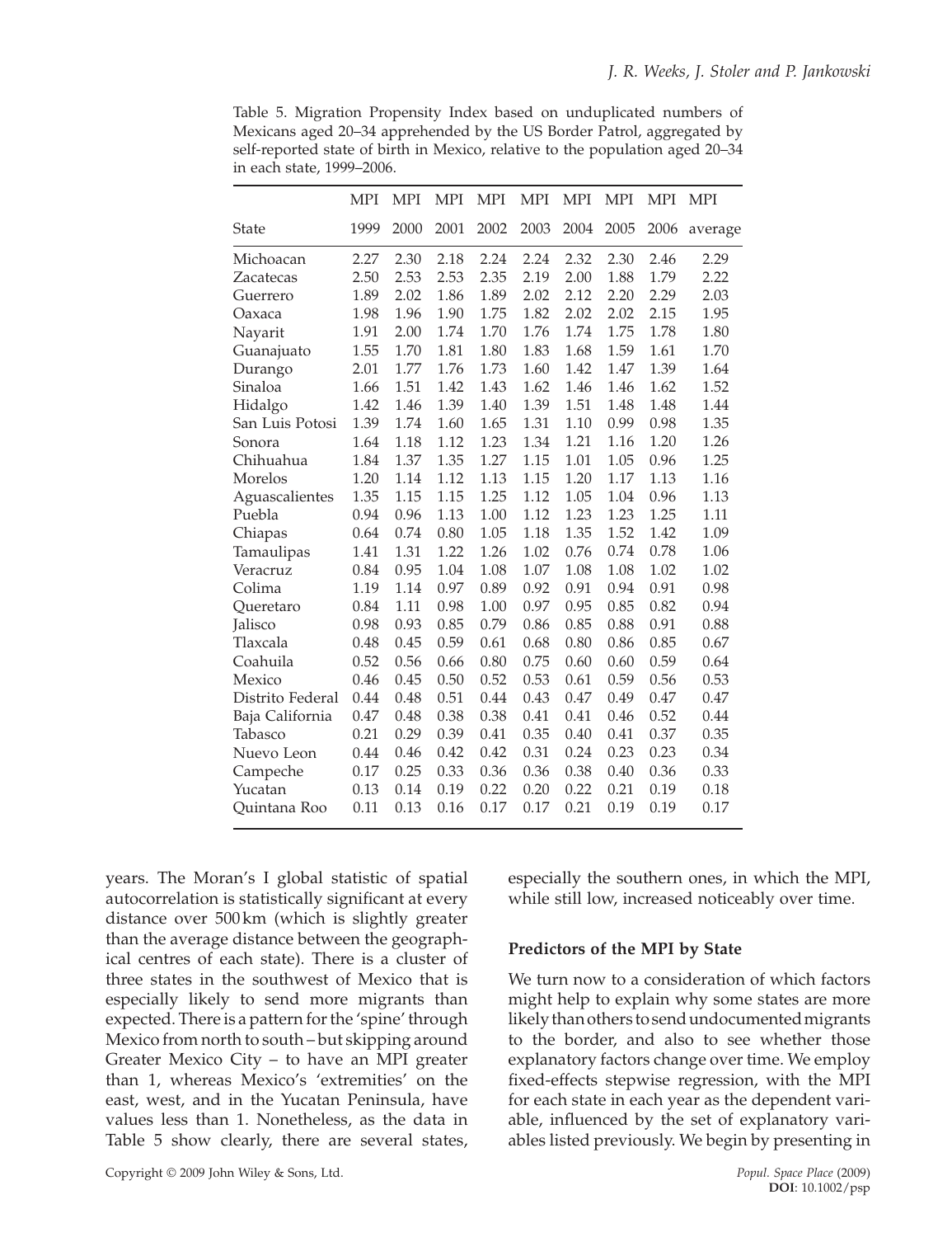

Figure 2. Migration Propensity Index for each state of Mexico, 1999–2006.

|                       | Table 6. Results of stepwise regression model predicting the Migration Propensity Index by state, for all years |  |  |  |  |  |  |
|-----------------------|-----------------------------------------------------------------------------------------------------------------|--|--|--|--|--|--|
| (1999–2006) combined. |                                                                                                                 |  |  |  |  |  |  |

| Variable                                           | B        | Std. Error | Beta     | t-score  | P value |
|----------------------------------------------------|----------|------------|----------|----------|---------|
| (Constant)                                         | $-0.650$ | 1.278      |          | $-0.509$ | 0.615   |
| Accidental and violent deaths per males aged 20-34 | 0.318    | 0.061      | 0.499    | 5.246    | 0.000   |
| Total fertility rate                               | 0.971    | 0.271      | 0.341    | 3.583    | 0.001   |
| Percentage of males aged 20-34 who are employed    | $-0.034$ | 0.011      | $-0.267$ | $-3.160$ | 0.004   |
| Businesses per males aged 20–34                    | 3.128    | 1.097      | 0.250    | 2.853    | 0.009   |
| Percentage speaking an indigenous language         | $-0.010$ | 0.005      | $-0.164$ | $-2.080$ | 0.048   |

Dependent variable: Migration Propensity Index. Adjusted  $R^2 = 0.83$ .

Table 6 the results for all years combined, and then we proceed to the year-by-year analysis. The pooled data-set represents an unduplicated set of persons apprehended at the border during the entire period from 1999 to 2006. The year of first or most recent apprehension is not incorporated into this model. The dependent variable in Table 6 is the average MPI for all years, as shown

in Fig. 2. The predictor variables are the averages of the variables for all years.

Of all the potential predictor variables, five emerge as statistically significant predictors of the average MPI over time, combining to account for an adjusted 83% of the variation in MPI from state to state. The most important predictor is the death rate among males from accidents and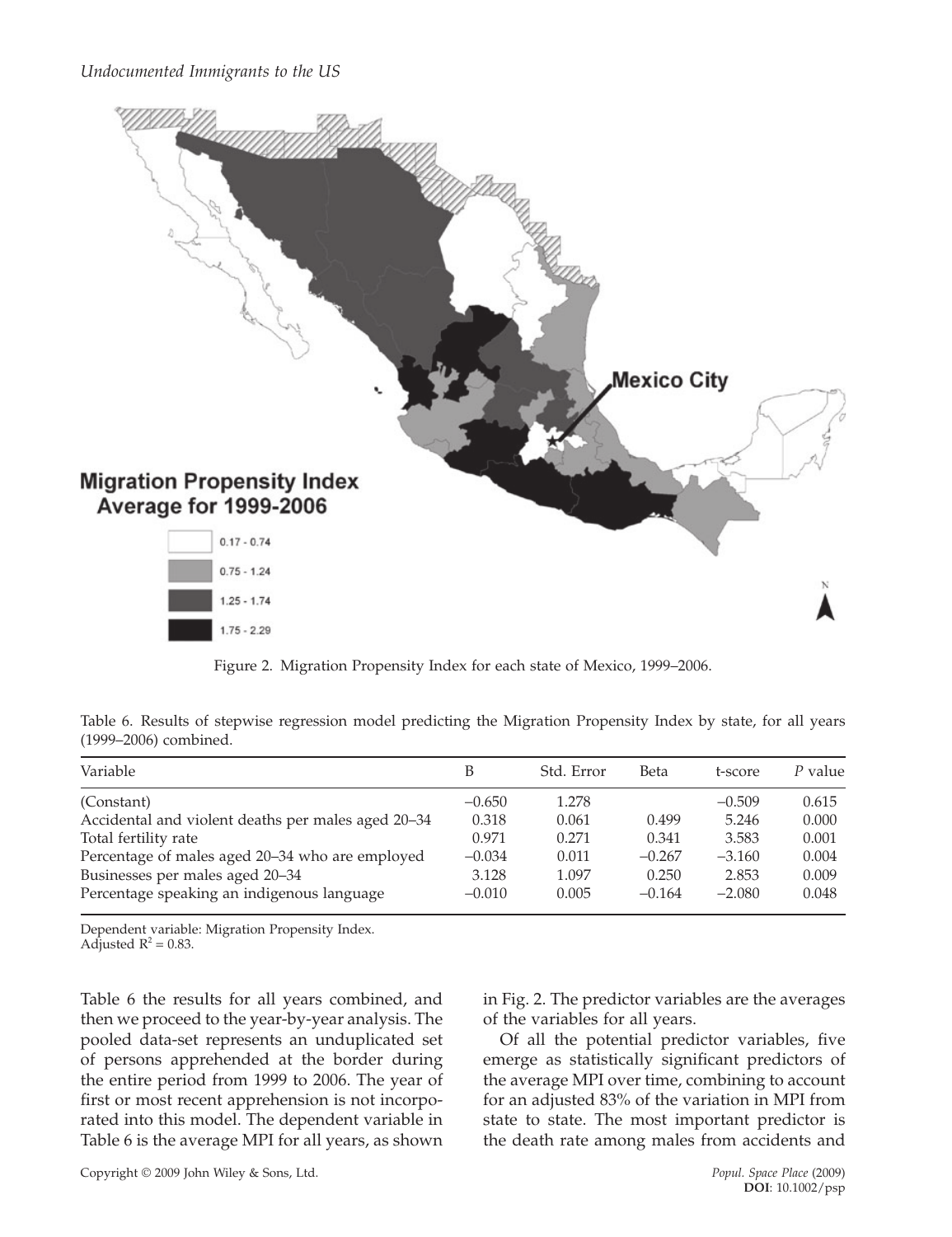violence: the higher the death rate, the higher the migration propensity. Obviously, there is unlikely to be any direct connection between death rates and migration in Mexico, but the death rate from accidental and violent causes clearly is indicative of problems in a state that may influence the decision to leave. To understand this better, we conducted a principal components analysis to see which of the variables are grouped statistically with the violent death rate. The results suggest a veritable laundry list of problems associated with states with a higher than average death rate from accidents and violence, including: lower than average percentage of homes with sewer, water and electricity connections, a higher than average illiteracy rate, low wages per firm, low numbers of employees per firm, and low levels of foreign direct investment. This suggests that it is not simply the lack of jobs that push people to move; it is a wider complex of issues, consistent with Massey's concept of cumulative causation.

One of the issues may be that the relationship between violence and migration could be in some way related to the drug trade. There is very little discussion in the academic literature about drug trafficking in Mexico, partly because, as McDonald (2005) pointed out, it is a very dangerous area of research. A UNESCO-sponsored assessment in the late 1990s concluded that '[t]oday, the states of Chihuahua, Guerrero, Durango, Jalisco, Michoacán, Nayarit, Oaxaca, Sinaloa, Sonora and Veracruz, produce 99% of drugs in Mexico' (Astorga, 1999: 15). Of these ten states, seven are among the top ten in terms of violence, with Jalisco, Sonora and Veracruz being the exceptions. A more recent report named Guerrero, Durango, Sinaloa, Michoacán, Baja California, Chihuahua, Nuevo León and Tamaulipas as the Mexican states with the greatest amount of drug trafficking (Mendoza Aguilar, 2007). The border states are obvious choices, but Guerrero, Durango, Sinaloa and Michoacán, as noted above, are among the top ten states in terms of violence, suggesting that there may well be a relationship to drug trafficking.

The importance of Michoacán is underscored by the fact that President Calderón sent 24,000 troops and police into that state in December 2006 in order to battle drug traffickers (Levitch, 2007). To the extent that drug trafficking creates instability at the local level, it is reasonable to suppose that it might encourage people to leave.

At the same time, the fact that Michoacán, in particular, has such a long history of sending migrants to the US could increase the probability that drug traffickers would themselves have origins there. However, we have no data to go beyond such speculations, and the relationship with migration, while interesting, could be spurious.

The second most important factor influencing migration is the total fertility rate. As expected, higher birth rates are associated with higher propensities to migrate, and this effect goes beyond the fact that high birth rates are typically associated with lower levels of economic development. It is in line with Kingsley Davis's classical theory of demographic change and response (Davis, 1963), which reminds us that as families grow beyond the size that the parents and local community can sustain, the only reasonable option available to young people is to move elsewhere. In general, those states in Mexico with higherthan-replacement fertility rates are also likely to have higher than average out-migration rates.

The third most important predictor of the MPI is the one that is most often referenced as being important: the employment rate among young adult men. A lower employment rate is associated with a higher propensity to migrate, even independently of the other factors related to low levels of economic development that were indexed by the other variables in the model. This relationship would seem to contradict the idea that undocumented migrants are more likely to come from the dynamic areas of Mexico.

The fourth variable that is statistically signifi cant as a predictor of migration propensity at the state level is the number of businesses per males aged 20–34. This is counter to our expectations and, indeed, at first blush it seems counterintuitive that this relationship should be positive: that more businesses per male is associated with a higher migration propensity. But, a closer look at the data reveals that there is a negative association between the number of businesses per male and the number of employees per firm. That number, in turn, is associated with higher wages per employee. Thus, the greater number of businesses per male is really a signal that the economy has a larger than average number of small companies paying low wages, and this is reasonably associated with a higher than average propensity to migrate. Related to this is the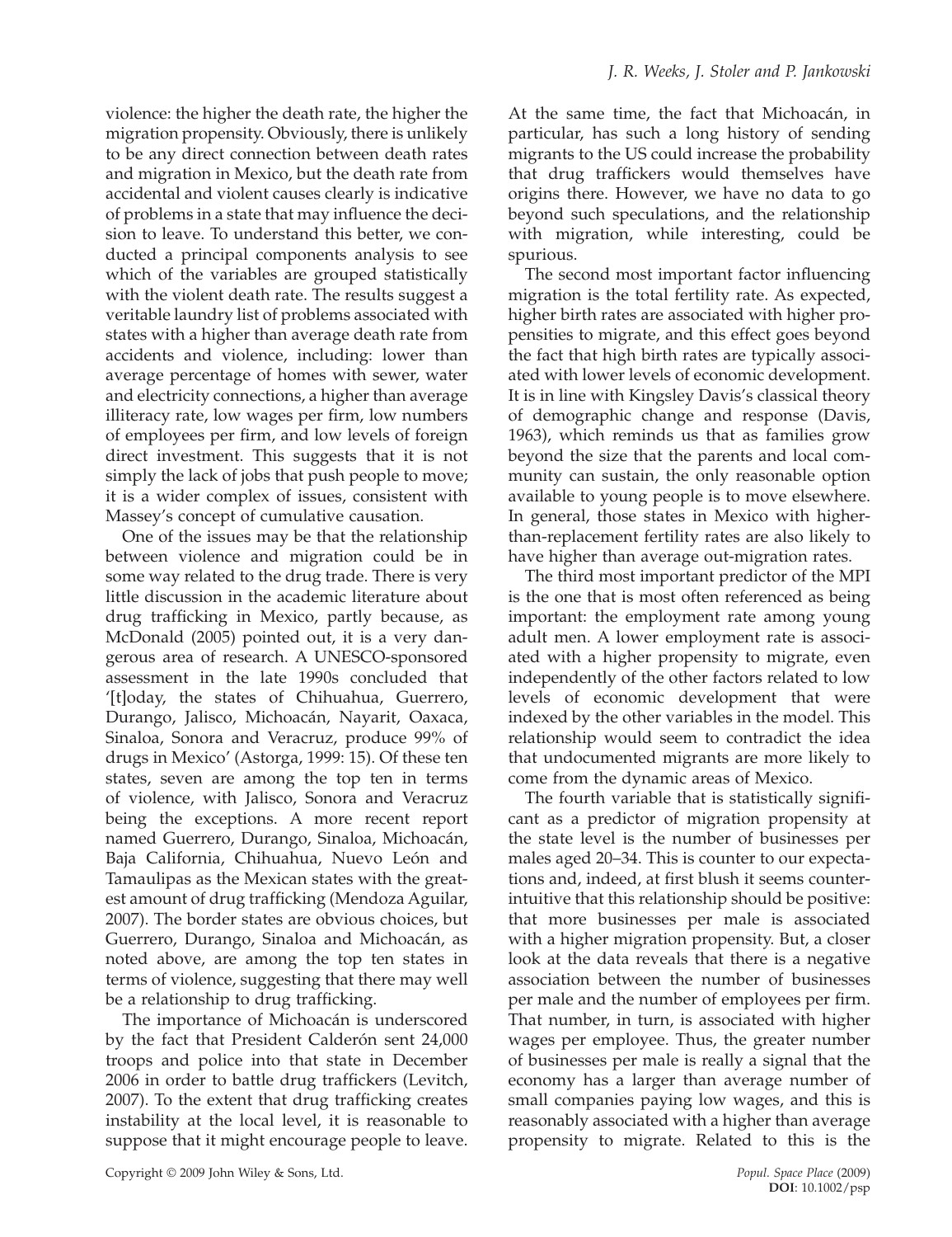suggestion put forth by Papail (2003) that the remittances from migrants working in the US may be used to create 'micro-companies' that are managed by the migrant's wife, or by the migrant when he returns from the US. These are not businesses, however, that are likely to create jobs for local young adults.

The final variable that is a statistically signifi cant predictor is the percentage of the population aged 5 and older that speaks an indigenous language. This is a negative relationship, indicating that the higher is this percentage, the lower is the migration propensity. This reflects the fact that overall the southern states of Mexico, which is where the indigenous population is concentrated, have only recently begun to participate in the migration flow towards the border.

We obtained a very high, but still less than perfect,  $R^2$  in our model and we examined the residuals for additional clues. There was no sign of spatial dependence or heteroscedasticity in the residuals, but there was one state, Tamaulipas, that has a standardised residual of greater than two. Our model predicted an MPI of only 0.50, whereas the value observed for the state was just above 1.00. Thus, although Tamaulipas does not send a disproportionate share of migrants to the border, it sends more than would be expected, given our set of predictor variables. Tamaulipas shares a border with the southern part of Texas that is heavily Latino and which shares a long history with Mexico, and this probably produces a somewhat different pattern of migration across the border than might exist with other states.

Next, we turn to the year-by-year analysis to see if there if there is temporal consistency in the factors influencing the migration propensity index. The results are shown in the several panels of Table 7. In 1999, for example, three variables emerged as statistically significant predictors of the MPI for that year. These include the gross product per firm (the higher this was, the lower was migration), the death rate from violence and accidents (the higher the rate, the higher the MPI), and the percentage of the population speaking an indigenous language (the higher the percentage, the lower the MPI). Together, these variables accounted for 59% of the variance in the MPI. This is a high percentage, yet it is the lowest  $R^2$  of any year.

The special importance of the death rate from violence and accidents can be seen in the fact that

it is the only variable that emerges as statistically significant in all eight years for which we have data. By comparison, the gross product per firm shows up in only two years, and the most recent year was 2000. The percentage of the population speaking an indigenous language shows up four times, but most recently in 2003. Several variables emerge as important in one year, including three variables that are otherwise associated with the death rate from violence: the percentage of the population with homes attached to a sewer or septic tank (the higher this value, the lower the MPI), the percentage of home connected to a water source (the higher this value, the lower the MPI), and the percentage of the population that is illiterate (the higher this value, the higher the MPI).

In the post 9/11 period a pattern can be seen in Table 7 for three variables to be quite consistently associated with the MPI, and all three emerged as significant in the averaged data shown in Table 5. These variables are the death rate from violence, the number of businesses per male, and the total fertility rate. The other recurring variable of importance, the employment rate among males aged 20–34, was also important in the averaged data. Even in 2002, right after 9/11, when migration dropped and when the  $R^2$  dropped from 0.80 in the previous two years to a value of 0.66, the death rate variable and the male employment variable were the significant predictors. Thus, in every year, the factors influencing the propensity to migrate appear to represent a combination of social context and economic context. The political context, indexed by voting patterns, did not emerge as statistically significant.

A shortcoming of the data in Table 7 is that they do not permit us to see the way in which the change in the MPI may be influenced by the characteristics at the place of origin. A straightforward way of examining the trend over time is to calculate the ratio of the MPI in 2006 to the MPI in 1999, using the data shown above in Table 5. This provides an index of the rate of change in the migration propensity over the period of time for which we have data. The calculations are shown in Table 8, rank-ordered by state from highest increase to lowest. The results show very clearly that in the past few years there has been a rapid acceleration of migration out of the southernmost states of Mexico. Chiapas has seen the greatest change, but the top states in this category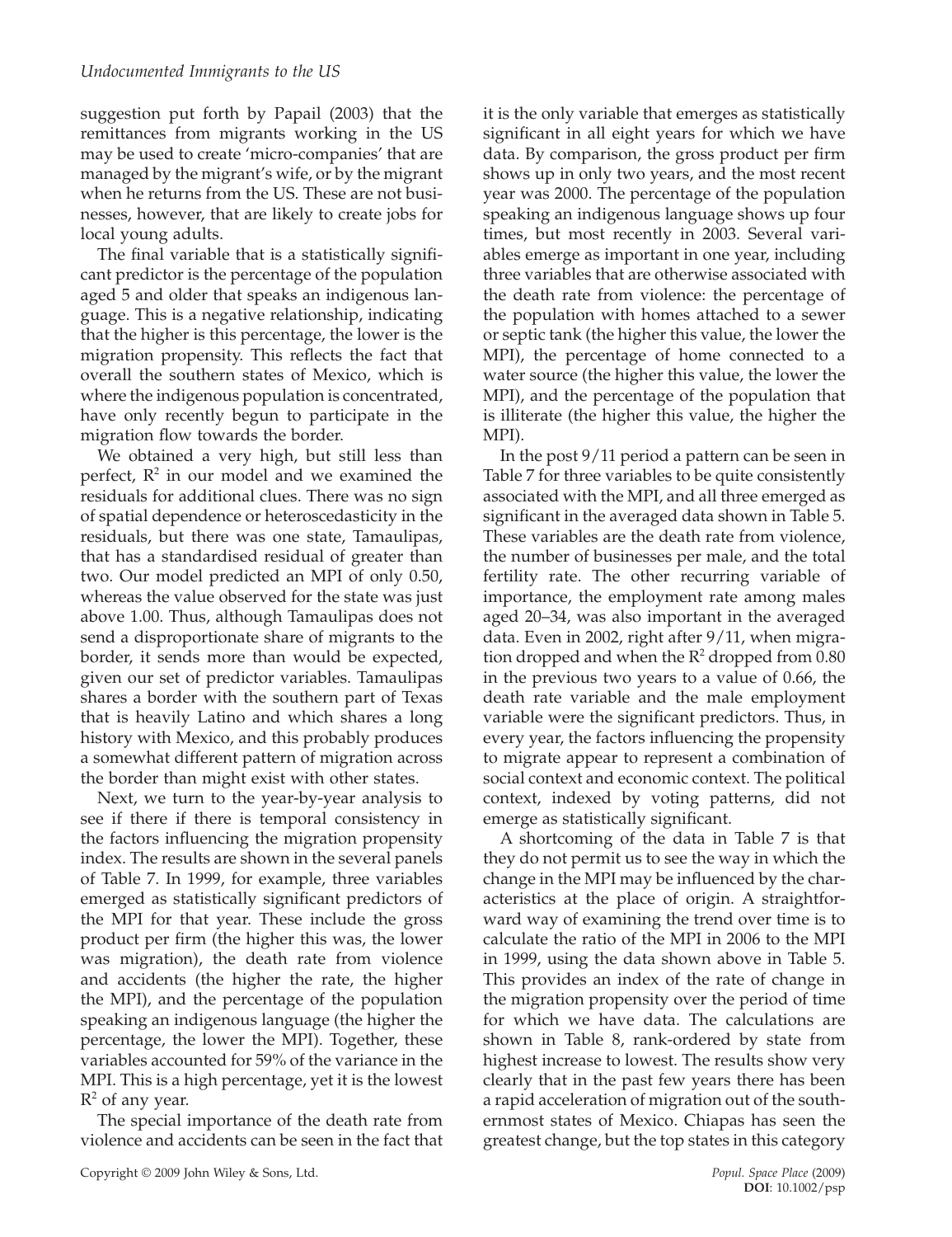|                                          | Year | Variables                                                                                                                                                                                                                                     | $\mathbf{D}$                                                         | Std. Error                                                  | Beta                                                           | t-score                                                                 | $P$ value                                                   | Adj. $\mathbb{R}^2$ |
|------------------------------------------|------|-----------------------------------------------------------------------------------------------------------------------------------------------------------------------------------------------------------------------------------------------|----------------------------------------------------------------------|-------------------------------------------------------------|----------------------------------------------------------------|-------------------------------------------------------------------------|-------------------------------------------------------------|---------------------|
|                                          | 1999 | per males aged 20-34<br>% speaking an indigenous language<br>Accidental and violent deaths<br>Gross product per firm<br>(Constant)                                                                                                            | 0.000<br>0.278<br>0.504<br>$-0.025$                                  | 0.000<br>0.570<br>0.096<br>0.008                            | 0.410<br>$-0.483$<br>$-0.385$                                  | 2.884<br>$-3.009$<br>$-3.337$<br>0.884                                  | 0.385<br>0.002<br>0.008<br>0.006                            | 0.59                |
| Copyright © 2009 John Wiley & Sons, Ltd. | 2000 | per males aged 20–34<br>$\%$ males aged 20–34 who are employed<br>% speaking an indigenous language<br>$\%$ homes connected to the sewer<br>Accidental and violent deaths<br>% homes with piped water<br>Gross product per firm<br>(Constant) | 0.018<br>$-0.023$<br>0.000<br>4.342<br>$-0.033$<br>$-0.029$<br>0.243 | 1.085<br>0.009<br>0.009<br>0.000<br>0.010<br>0.006<br>0.081 | 0.346<br>$-0.680$<br>$-0.365$<br>$-0.303$<br>$-0.283$<br>0.467 | $-3.016$<br>$-3.579$<br>$-2.548$<br>2.990<br>2.942<br>$-2.892$<br>4.001 | 0.006<br>0.002<br>0.018<br>0.006<br>0.008<br>0.007<br>0.001 | 0.81                |
|                                          | 2001 | Accidental and violent deaths per males aged 20-34<br>% males aged 20–34 who are employed<br>% speaking an indigenous language<br>Businesses per males aged 20-34<br>Total fertility rate<br>(Constant)                                       | $-0.848$<br>0.989<br>0.238<br>$-0.014$<br>3.807<br>$-0.031$          | 1.215<br>0.275<br>0.075<br>0.009<br>0.006<br>1.312          | $-0.332$<br>0.276<br>$-0.239$<br>0.344<br>0.391                | $-0.698$<br>$-3.476$<br>$-2.588$<br>3.592<br>3.181<br>2.901             | 0.004<br>0.008<br>0.016<br>0.002<br>0.491<br>0.001          | 0.80                |
|                                          | 2002 | Accidental and violent deaths per males aged 20-34<br>% males aged 20–34 who are employed<br>(Constant)                                                                                                                                       | 2.886<br>0.372<br>$-0.043$                                           | 0.985<br>0.068<br>0.010                                     | 0.595<br>$-0.449$                                              | 2.930<br>-4.108<br>5.442                                                | 0.007<br>0.000<br>0.000                                     | 0.66                |
|                                          | 2003 | per males aged 20-34<br>% males aged 20–34 who are employed<br>% speaking an indigenous language<br>Businesses per males aged 20-34<br>% illiterate among people 20-29<br>Accidental and violent deaths<br>Total fertility rate<br>(Constant) | $-0.059$<br>$-0.026$<br>0.218<br>0.514<br>2.969<br>0.092<br>2.557    | 1.300<br>0.010<br>0.006<br>0.028<br>0.050<br>0.947<br>0.277 | $-0.458$<br>$-0.435$<br>0.207<br>0.387<br>0.361<br>0.181       | 2.284<br>$-5.839$<br>$-4.465$<br>3.239<br>4.343<br>2.699<br>1.855       | 0.032<br>0.000<br>0.003<br>0.000<br>0.013<br>0.076<br>0.000 | 0.87                |
|                                          | 2004 | per males aged 20-34<br>34<br>Accidental and violent deaths<br>Businesses per males aged 20-<br>Total fertility rate<br>(Constant)                                                                                                            | $-4.122$<br>0.300<br>1.120<br>4.901                                  | 0.059<br>1.016<br>0.662<br>0.294                            | 0.418<br>0.363<br>0.501                                        | 3.814<br>5.122<br>4.824<br>$-6.231$                                     | 0.000<br>0.000<br>0.000<br>0.001                            | 0.79                |
|                                          | 2005 | Accidental and violent deaths per males aged 20-34<br>% males aged 20–34 who are employed<br>(Constant)                                                                                                                                       | 0.155<br>0.350<br>$-0.131$                                           | 0.362<br>0.057<br>0.031                                     | 0.620<br>$-0.431$                                              | 0.429<br>6.175<br>-4.287                                                | 0.000<br>0.000<br>$0.671\,$                                 | 0.73                |
| Popul. Space Place (2009)                | 2006 | Accidental and violent deaths per males aged 20-34<br>34<br>Businesses per males aged 20-<br>Total fertility rate<br>(Constant)                                                                                                               | 5.106<br>0.302<br>$-4.537$<br>1.298                                  | 0.659<br>0.053<br>0.927<br>0.296                            | 0.506<br>0.450<br>0.379                                        | 5.725<br>5.509<br>$-6.887$<br>4.383                                     | $0.000$<br>0.000<br>0.000<br>0.000                          | 0.81                |

Table 7. Results of stepwise regression model predicting the Migration Propensity Index by state, by year, 1999-2006. Table 7. Results of stepwise regression model predicting the Migration Propensity Index by state, by year, 1999–2006.

**DOI**: 10.1002/psp

*J. R. Weeks, J. Stoler and P. Jankowski*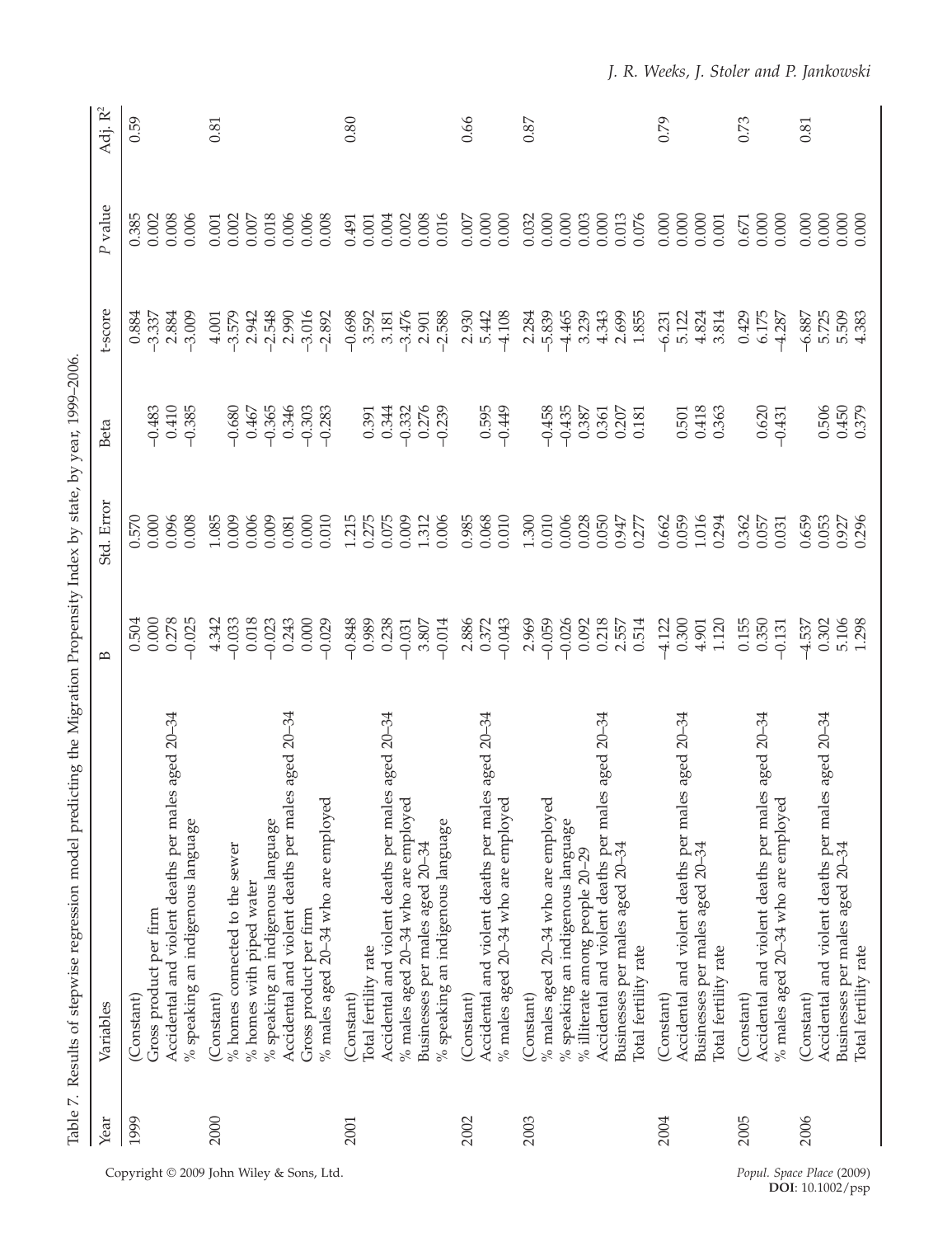Table 8. Ratio of MPI in 2006 to the MPI in 1999 as a measure of change over time, by state.

| State                | MPI in 2006/MPI in 1999 |
|----------------------|-------------------------|
| Chiapas              | 2.22                    |
| Campeche             | 2.11                    |
| Tabasco              | 1.77                    |
| Tlaxcala             | 1.76                    |
| Ouintana Roo         | 1.75                    |
| Yucatan              | 1.50                    |
| Puebla               | 1.33                    |
| Mexico               | 1.23                    |
| Guerrero             | 1.21                    |
| Veracruz–Llave       | 1.21                    |
| Coahuila de Zaragoza | 1.12                    |
| Baja California      | 1.10                    |
| Oaxaca               | 1.09                    |
| Michoacan de Ocampo  | 1.08                    |
| Distrito Federal     | 1.07                    |
| Hidalgo              | 1.05                    |
| Guanajuato           | 1.04                    |
| Sinaloa              | 0.98                    |
| Queretaro Arteaga    | 0.97                    |
| Morelos              | 0.94                    |
| Nayarit              | 0.93                    |
| Jalisco              | 0.93                    |
| Colima               | 0.77                    |
| Sonora               | 0.73                    |
| Zacatecas            | 0.71                    |
| Aguascalientes       | 0.71                    |
| San Luis Potosi      | 0.71                    |
| Durango              | 0.69                    |
| Tamaulipas           | 0.55                    |
| Chihuahua            | 0.52                    |
| Nuevo Leon           | 0.52                    |

include every one of the states that is most distant from the US–Mexico border. This can be seen graphically in Fig. 3. The entire area south of Mexico City now has a building momentum of migration to the border.

In Table 9 we use the same set of predictor variables averaged over all years that was used in Table 6, in order to predict the ratio of the MPI in 2006 to the MPI in 1999. The results show a good fit with an adjusted  $\mathbb{R}^2$  of 0.55, and two variables emerged as statistically significant. The first is the percentage of homes connected to water (the lower this percentage, the more rapidly has the MPI increased over time). Keep in mind that this variable is highly intercorrelated with the percentage of homes that have electricity and that are connected to a sewer system, and so it is

an overall indicator of infrastructure and the standard of living. The other statistically signifi cant variable is the death rate from violence, but in this case it is working in the opposite direction: the lower the death rate from violence, the more rapidly did the MPI increase over time. This seems to suggest that the states in which the MPI is increasing are especially those in which the living conditions are below average, but they are less likely than in the past to be the states plagued by higher than average deaths among young men from violent causes. In the bivariate correlations with the change in MPI, the variables of percentage speaking an indigenous language and the percentage illiterate emerged as highly significant correlates, but their high correlations with the piped water variable left them out of the final regression model. The implication is that the 'new' migrants from Mexico to the border are increasingly persons of indigenous origin from the south of Mexico. This is consistent with the recent work of Cornelius and his associates, as noted earlier.

#### DISCUSSION AND CONCLUSION

In this paper we have used unduplicated counts of persons detained by the US Border Patrol as a way of estimating who has been crossing the border from different states of Mexico into the US. Our data suggest that there has been a noticeable shift away from the 'historic' states and the border states, and towards a larger absolute volume of migrants from the Mexico City metropolitan area, and from the states to the south of Mexico City. Thus, there appears to have been a noticeable shift in the geographical origins of migrants from Mexico in absolute terms, rather than maintaining the historical pattern. This is consistent with data that Cornelius and his associates have deduced from their research in Mexico, and the pattern has also been observed by Mexican demographers (Anguiano Tellez, 2003).

The comprehensiveness of the Border Patrol database allowed us to go beyond the absolute number of migrants per state, and to couple those data with demographic data from each state to calculate the propensity of people aged 20–34 in each state to migrate to the border. Since Estado de Mexico, for example, is a populous state, we would expect a large number of migrants to be from that state if all other things were equal.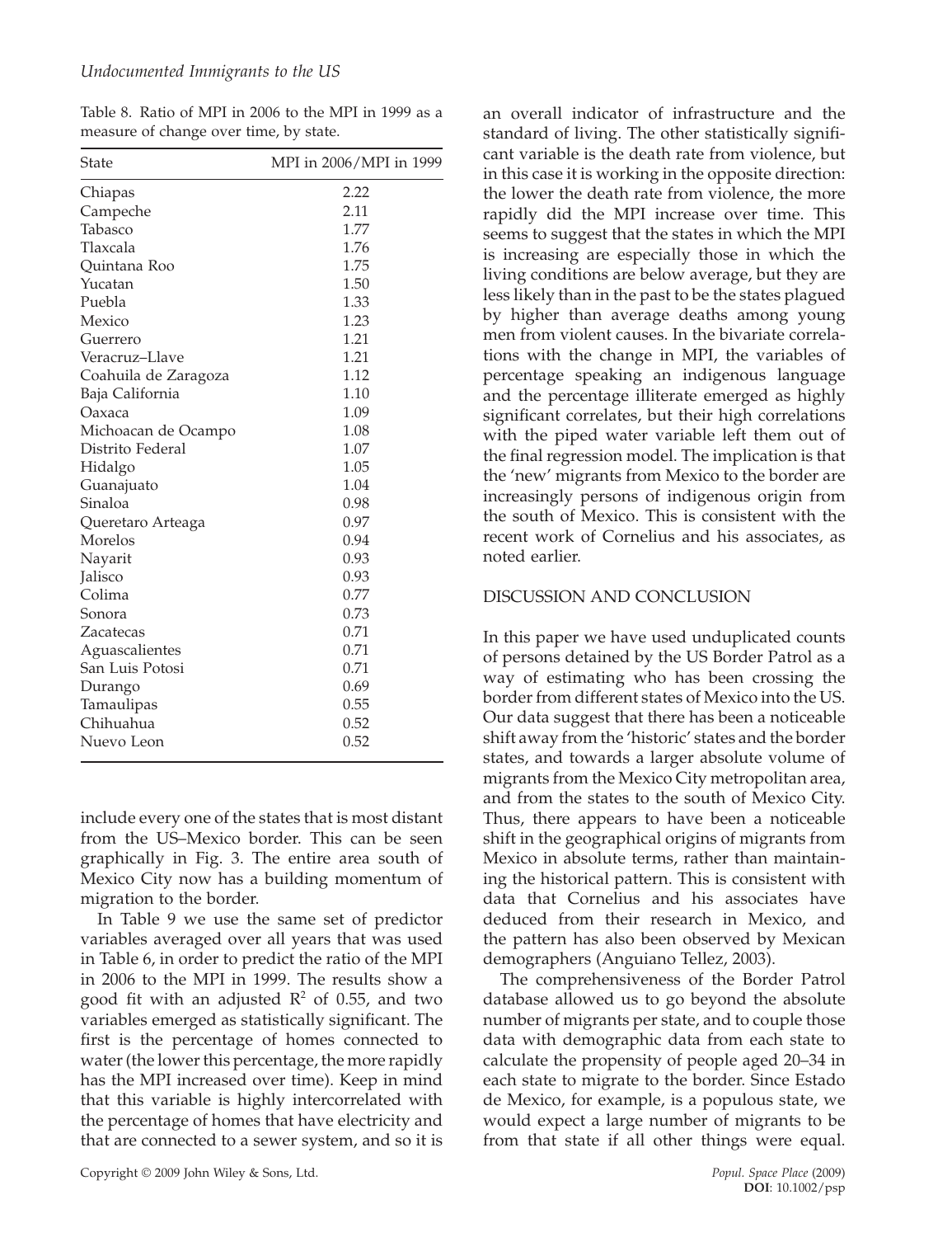

Figure 3. Change in Migration Propensity Index for each state of Mexico from 1999–2006.

|                        | Table 9. Results of stepwise regression model predicting the ratio of the Migration Propensity Index in 2006 to the |  |  |
|------------------------|---------------------------------------------------------------------------------------------------------------------|--|--|
| MPI in 1999, by state. |                                                                                                                     |  |  |

| Variable                                              |          | Std. Error | Beta     | t–score  | P value |
|-------------------------------------------------------|----------|------------|----------|----------|---------|
| (Constant)                                            | 2.008    | 0.625      |          | 3.216    | 0.003   |
| % homes with piped water                              | $-0.028$ | 0.005      | $-1.103$ | $-5.482$ | 0.000   |
| Accidental and violent deaths<br>per males aged 20-34 | $-0.148$ | 0.062      | $-0.318$ | $-2.239$ | 0.024   |
| % homes connected to the sewer                        | 0.018    | 0.008      | 0.464    | 2.251    | 0.033   |

Dependent variable: Migration Propensity Index.

Adjusted  $R^2 = 0.55$ .

Michoacán, on the other hand, is only the tenthranked state in terms of its population aged 20– 34, and so its persistence as the leader in sending migrants suggests that people are leaving that state in disproportionate numbers. One explanation is clearly that historically it was, for a variety of reasons that may no longer matter, an early source of migrants and, following the models of network theory and cumulative causation, it has remained that way. Our Migration Propensity Index showed that there were a number of states, including Michoacán and the other states highlighted by the MMP, that have been sending more migrants than would be expected on the basis of how many young adults they have.

The National Population Council of Mexico (CONAPO) has created its own index of migration 'intensity' for each state of Mexico, based on data collected in the sample portion of the 2000 Mexican census regarding family members who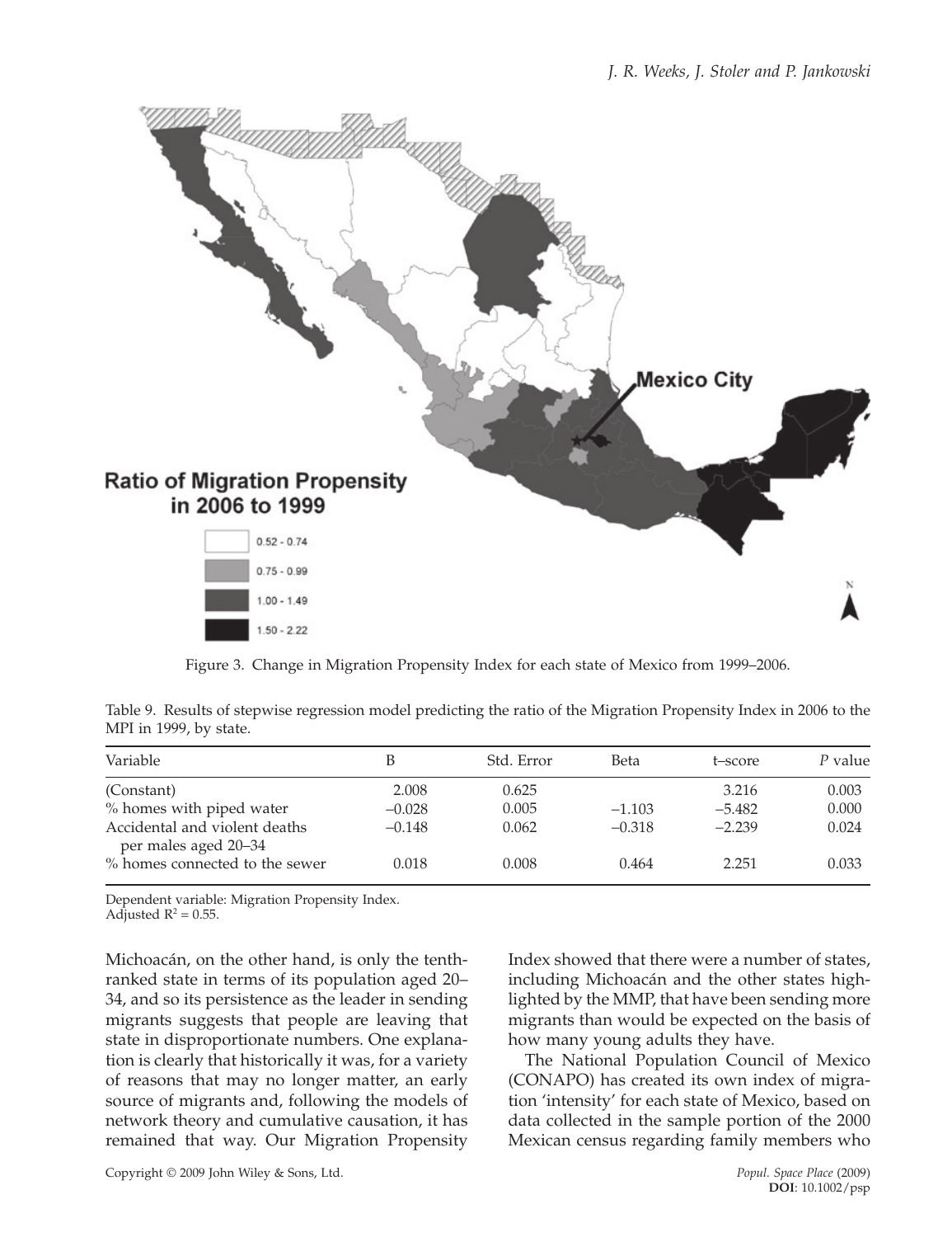have migrated. The comparison with our data, collected by the US government directly from would-be migrants, is instructive. The CONAPO study calculated the proportion of households in each state that: (a) received remittances from a family member residing in the US; (b) had at least one household member who migrated to the US during the five years prior to the census and were still there at the time of the 2000 census; (c) had at least one household member who migrated to the US during the five years prior to the census and returned home to Mexico during that same time period; and (d) had at least one household member who had lived in the US in 1995, but had returned to Mexico by the time of the 2000 census. These four variables were highly intercorrelated and so a principal components analysis was conducted to reduce them to a single score, which they called the Index of Migration Intensity.

The Pearson correlation coefficient between our Migration Propensity Index averaged over the entire 1999–2006 period and the CONAPO Index of Migration Intensity was 0.76, suggesting that the state patterns we are observing are robust. An even better indication of the robustness is that the correlation is highest between the CONAPO index (which is based on the 2000 census) and our index based on 2000 detainees: 0.81. The coefficients drop monotonically over time, and the lowest correlation was with our 2006 detainee data (0.63), which is indicative of the changing nature of the migration flow from Mexico to the US. One of those changes, of course, is the fact that migrants are less likely to return to Mexico than in the past, and two of the four variables in the CONAPO index relate to return migration. If we look only at the percentage of households who sent a migrant to the US during the five years prior to the census, the correlation with our index is even higher: 0.81 overall, and 0.85 for the year 2000, with no outliers among the states.

In examining the state-level factors that were most associated with our Migration Propensity Index, we found that the most consistent predictor among those state-level variables available to us was the death rate from violence and accidents among men aged 20–34. The states with a higher propensity to violence also have a higher propensity for migration, although as we noted this is beginning to change. This is related statistically to several indicators of lower than average

economic development. Not surprisingly, given the high correlation between our index and that of CONAPO, the latter's index of migration intensity was also most powerfully explained by the death rate from violence and accidents among men aged 20–34.

Our analysis of the state-level factors associated with the migration propensity index suggests the importance of the combination of demography and political economy. Lower levels of economic development and all of the problems that are associated with it are factors that contribute to migration, while high fertility plays a role in encouraging migration, probably because it creates a situation of too many young people chasing after too few local jobs. Although demographers are well aware of the push created by a redundant young population produced by high birth rates, this factor has not lately been at the centre of attention of migration analyses, so its emergence here as an important predictor is significant. At the same time, a lower than average employment rate among young men, even when taking the fertility effect into account, along with a generally unfavourable economic environment in a state, are also statistically significant predictors of migration to the border. All of these factors suggest that people are leaving places where the situation is relatively bad, rather than migrating from places where the situation is better than average.

Particularly noteworthy is the finding that the most rapid increase in the propensity to migrate is occurring in those southern states of Mexico dominated demographically by indigenous populations, and experiencing lower levels of infrastructure improvement than other states in Mexico. The state of Oaxaca seems to be leading edge of this wedge. Although the roots of migration from Oaxaca to the US go back at least to the 1930s, household surveys from Oaxaca suggest that there was a clear upsurge in the 1990s (Cohen, 2005). These southern states do not yet command the migration stream, but they represent an increasing fraction of all migrants. In the US, the impact on local communities is that migrants may soon be less well educated, and less literate even in Spanish, than earlier migrants, reversing a trend towards gradually higher educational levels among migrants (see Marcelli and Cornelius, 2001), and thus potentially complicating local efforts to cope with their arrival. The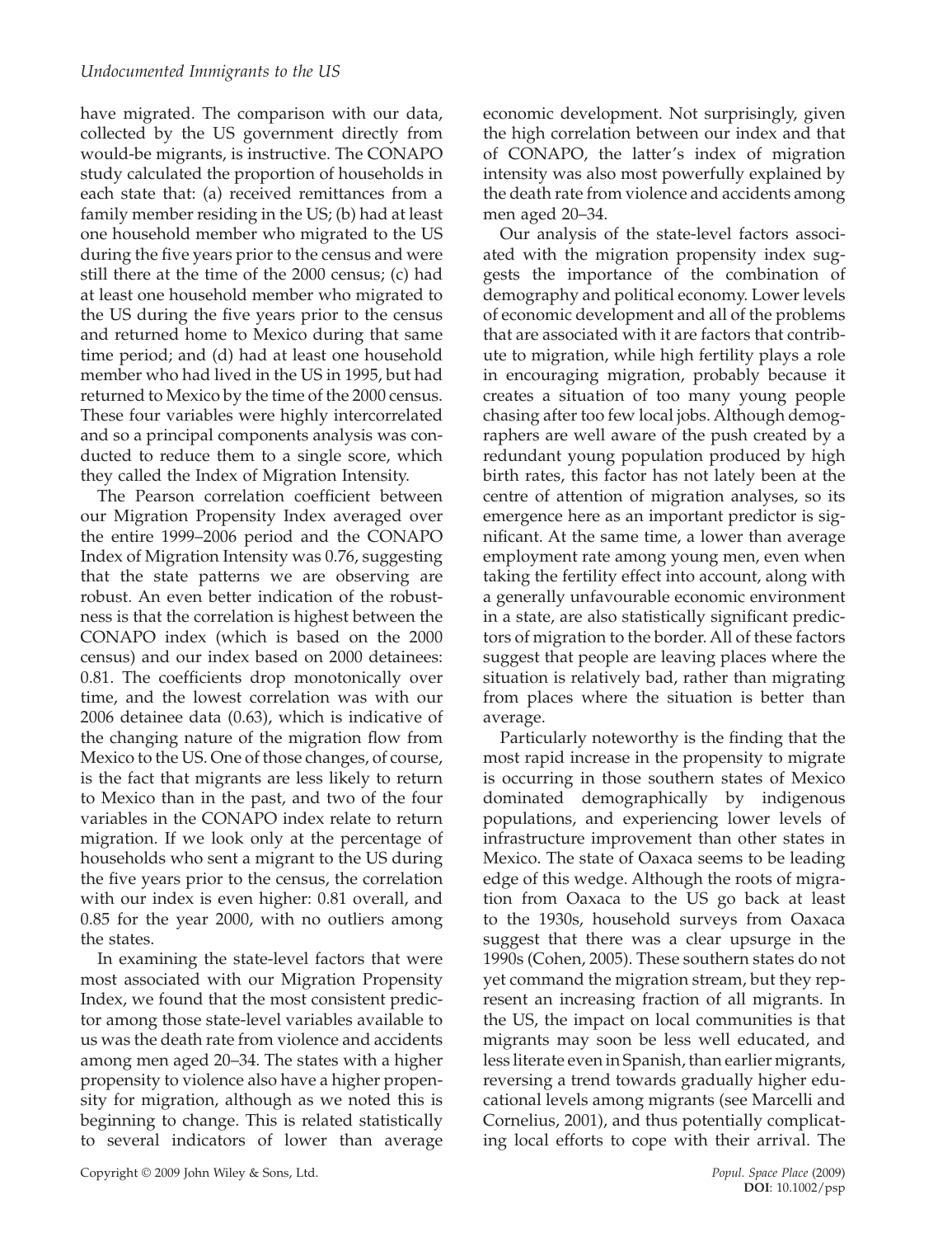evidence thus far suggests that indigenous Mexican migrants are most likely to seek jobs either in the service industry of the Los Angeles metropolitan area, or in the agricultural sector of California's Central Valley, but there is anecdotal evidence of indigenous-language groups in Illinois, New York and Florida (Fox and Rivera-Salgado, 2004). It has been suggested that this process 'will require rethinking Mexican migration in terms of the diversity of different ethnic, gender, and regional experiences . . . this recognition of diversity is crucial for broadening and deepening coalitions with social actors, both in the United States and in Mexico' (Fox and Rivera-Salgado, 2004: 45–6).

Until recently, the indigenous population had moved mainly within Mexico, especially towards urban areas, rather than undertaking the trek across the US–Mexico border. Within Mexico, the trend towards a movement of people out of the south toward the US could potentially create labour shortages in a part of the country that paradoxically already relies in part on immigrant labour (including undocumented immigrants) from Guatemala.

A major limitation of the data we have relied upon in this research is that the only information we have about the individual migrants is their age, sex, and place of birth. Thus, our inferences about the factors that might have prompted their own migration are based on state-level aggregations, and we do not wish to fall into the potential trap of an ecological fallacy. However, we can conclude that states that send disproportionate shares of migrants tend to be those with below average social and economic infrastructures. This is especially true of the states from which we see the most rapid recent increase in the propensity to send migrants to the US. The relevance of the state-of-birth data also depends upon the extent to which they reflect the place from which migrants actually came. As noted previously, however, the level of interstate migration is quite low in Mexico, so we do not believe that this is an issue.

Overall, the origins of migrants detained by the US Border Patrol offer a picture of significant changes taking place that will have potentially far-reaching effects in both Mexico and the US. New areas of Mexico are being opened up to the diffusion of wealth and ideas spreading from migrants back to their places of origin in Mexico.

At the same time, the task of integrating immigrants from new places in Mexico puts a burden on communities in the US, in which Mexican migrants from different places, with different Spanish and English abilities, and potentially different cultural values, must negotiate life together (since they tend to be lumped together by people living in the communities to which they migrate), and together they must negotiate life in the US. The persons attempting to cross the border without documentation are almost all young adults, and a large number of them will wind up having children who are born in the US who will automatically be US citizens. These are the 'anchor babies' who, when they reach the age of 21, can apply for legal status for their parents and other relatives. Indeed, the relatives of US citizens represent the majority of legal migrants to the US which, as we noted in the introduction, is one of the reasons why there is such a demand for workers who are shut out of the legal process.

Although the migration from Mexico to the US has elements of uniqueness, given the physical contiguity of the two nations, other rich lowfertility areas of the world are experiencing similar issues of how to integrate migrants, both legal and undocumented, from 'non-traditional' sending areas. Japan has dealt with this largely by shutting out migrants as best it can. The offi cial government policy is one of maintaining 'ethnic homogeneity' (Castles and Miller, 2003: 164), and the low level of legal migration and naturalisation has tended to create local enclaves of disadvantaged migrant workers.

European nations, by contrast, have been more open to migration, but for most of the post-Second World War period migrants have come from former colonies. More recently, the low fertility and, until 2009, the economic growth throughout Europe, has generated demand beyond these traditional sending regions. In some cases, such as Spain, Italy and Ireland, the nations changed from labour-exporters to labour-importers, with attendant issues of integrating new and culturally different immigrants. Integration is officially an issue only with reference to legal immigrants, however. The European Immigration and Asylum Pact, approved by the European Council in 2008, promotes the deportation of undocumented immigrants from Europe, discourages the 'regularisation' of those who entered the EU without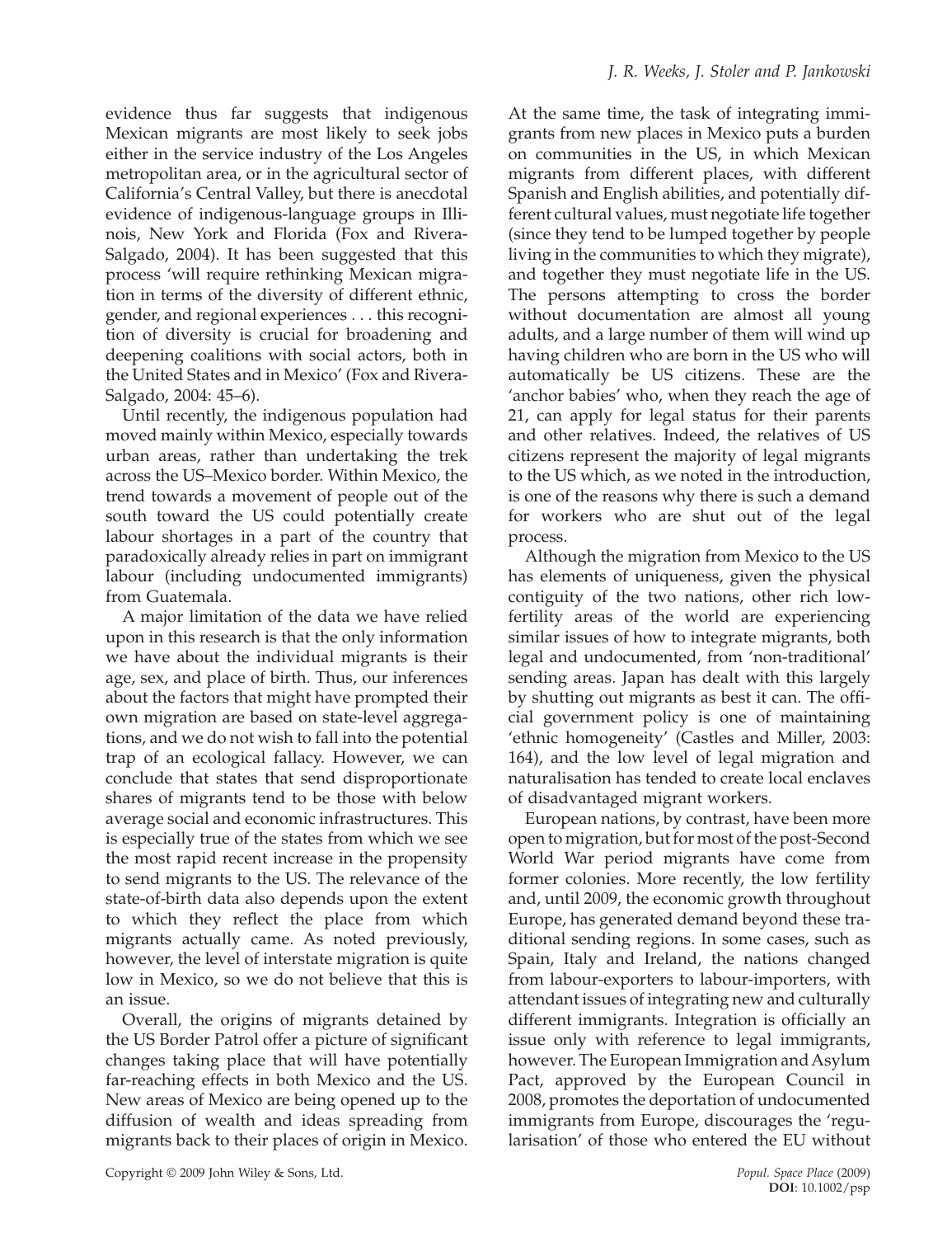### *Undocumented Immigrants to the US*

papers, and encourages a strong effort to prevent their entry into Europe.

Bledsoe *et al.* (2007: 386), in discussing the plight of undocumented Gambians in Spain, noted that:

'most Gambians who come to Spain are unskilled workers whose home country offers far less economic opportunity than Mexico. If, however, the case of African migrants in Spain mirrors that of Mexico/US borderland efforts to restrict immigrant numbers by making entry more difficult, the residence question increasingly hinges more on what is to lose by leaving Spain rather than on what is to gain by coming. The result in Spain, as in the US, may actually be an increase in the size of the immigrant population by lowering the rate of out-migration.'

If this should be the result of the European Union's approach to migration, it will also increase the existence of permanent settlements of undocumented immigrants in Europe, perhaps especially in Spain and Italy, which will create new challenges with respect to integration into society. These challenges will, of course, be layered on top of those that already exist in a Europe that is undergoing a major ethnic transition as a result of immigration (Coleman, 2006; Bundeskanzleramt, 2006).

# ACKNOWLEDGEMENTS

This research was supported by grant number NCC13-00002 from the National Aeronautics and Space Administration (Douglas A. Stow, Principal Investigator). The authors wish to thank Cristiando Giovando, Dimitris Polis, Gregg Verutes and Steven Warmerdam for their assistance with various aspects of the research, and they wish to acknowledge the assistance of the San Diego Sector of the US Border Patrol. Gregory B. Weeks provided important feedback on an earlier version of this paper.

# **REFERENCES**

- Anguiano Tellez ME. 2003. Emigrantes Indocumentados y Deportados Residentes en el Estado de Mexico. *Papeles de Poblacion* **36**: 133–161.
- Astorga L. 1999. *Drug Trafficking in Mexico: A First General Assessment*. UNESCO, 1999 [cited 2007].

Available from http://www.unesco.org/most/ astorga.htm.

- Bledsoe C, Houle R, Sow P. 2007. High fertility Gambians in low fertility Spain: the dynamics of child accumulation across transnational space. *Demographic Research* **16**: 375–412.
- Bundeskanzleramt. 2006. On integrating immigrants in Germany. *Population and Development Review* **32**: 597–599.
- Burt JE, Barber GM. 1996. *Elementary Statistics for Geographers* (2nd edn). Guilford Press: New York.
- Castañeda J. 2007. *Ex Mex: From Migrants to Immigrants*. New Press: New York.
- Castles S, Miller MJ. 2003. *The Age of Migration*  (3rd edn). Guilford Press: New York.
- Cohen J. 2005. *The Culture of Migration in Southern Mexico*. University of Texas Press: Austin, Texas.
- Coleman D. 2006. Immigration and ethnic change in low-fertility countries: a third demographic transition. *Population and Development Review* **32**: 401–446.
- Cornelius WA. 2007. Introduction: does border enforcement deter unauthorized immigration? In *Impacts of Border Enforcement on Mexican Migration: The View from Sending Communities*, Cornelius WA, Lewis JM (eds). Center for Comparative Immigration Studies, UCSD: La Jolla, CA; 1–15.
- Cornelius W, Borger S, Sawyer A, Keyes D, Appleby C, Parks K, Lozada G, Hicken J. 2008a. *Controlling Unauthorized Immigration From Mexico: The Failure of 'Prevention through Deterrence' and the Need for Comprehensive Reform*. UCSD Center for Comparative Immigration Studies: San Diego, CA.
- Cornelius W, Fitzgerald D, Fischer PL (eds). 2008b. *Mayan Journeys: The New Migration from Yucatán to the United States*. Lynne Rienner Publishers: Boulder, CO.
- Davis K. 1963. The theory of change and response in modern demographic history. *Population Index* **29**: 345–366.
- Donato KM, Patterson E. 2004. Women and men on the move: undocumented border crossing. In *Crossing the Border: Research from the Mexican Migration Project*, Durand J, Massey D (eds). Russell Sage Foundation: New York; 111–130.
- Durand J, Massey DS, Zenteno RM. 2001. Mexican immigration to the United States: continuities and changes. *Latin American Research Review* **36**: 107– 127.
- Durand J, Massey DS. 2004. What we learned from the Mexican Migration Project. In *Crossing the Border: Research from the Mexican Migration Project*, Durand J, Massey D (eds). Russell Sage Foundation: New York; 1–16.
- Fox J, Rivera-Salgado G. 2004. Building civil society among indigenous migrants. In *Indigenous Mexican Migrants in the United States*, Fox J, Rivera-Salgado